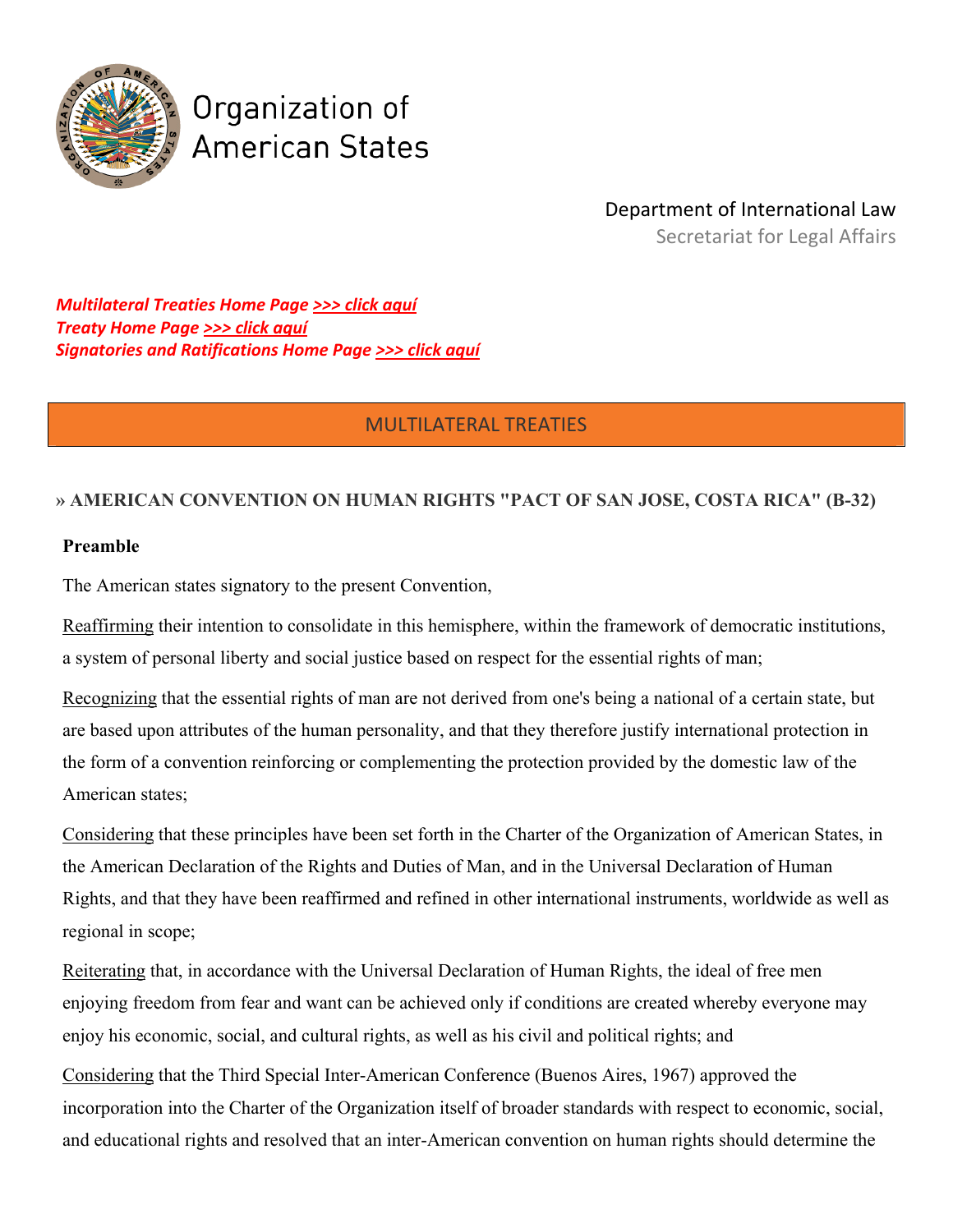structure, competence, and procedure of the organs responsible for these matters,

Have agreed upon the following:

### **PART I - STATE OBLIGATIONS AND RIGHTS PROTECTED**

### **CHAPTER I - GENERAL OBLIGATIONS**

### **Article 1. Obligation to Respect Rights**

1. The States Parties to this Convention undertake to respect the rights and freedoms recognized herein and to ensure to all persons subject to their jurisdiction the free and full exercise of those rights and freedoms, without any discrimination for reasons of race, color, sex, language, religion, political or other opinion, national or social origin, economic status, birth, or any other social condition.

2. For the purposes of this Convention, "person" means every human being.

### **Article 2. Domestic Legal Effects**

Where the exercise of any of the rights or freedoms referred to in Article 1 is not already ensured by legislative or other provisions, the States Parties undertake to adopt, in accordance with their constitutional processes and the provisions of this Convention, such legislative or other measures as may be necessary to give effect to those rights or freedoms.

# **CHAPTER II - CIVIL AND POLITICAL RIGHTS**

# **Article 3. Right to Juridical Personality**

Every person has the right to recognition as a person before the law.

# **Article 4. Right to Life**

1. Every person has the right to have his life respected. This right shall be protected by law and, in general, from the moment of conception. No one shall be arbitrarily deprived of his life.

2. In countries that have not abolished the death penalty, it may be imposed only for the most serious crimes and pursuant to a final judgment rendered by a competent court and in accordance with a law establishing such punishment, enacted prior to the commission of the crime. The application of such punishment shall not be extended to crimes to which it does not presently apply.

3. The death penalty shall not be reestablished in states that have abolished it.

4. In no case shall capital punishment be inflicted for political offenses or related common crimes.

5. Capital punishment shall not be imposed upon persons who, at the time the crime was committed, were under 18 years of age or over 70 years of age; nor shall it be applied to pregnant women.

6. Every person condemned to death shall have the right to apply for amnesty, pardon, or commutation of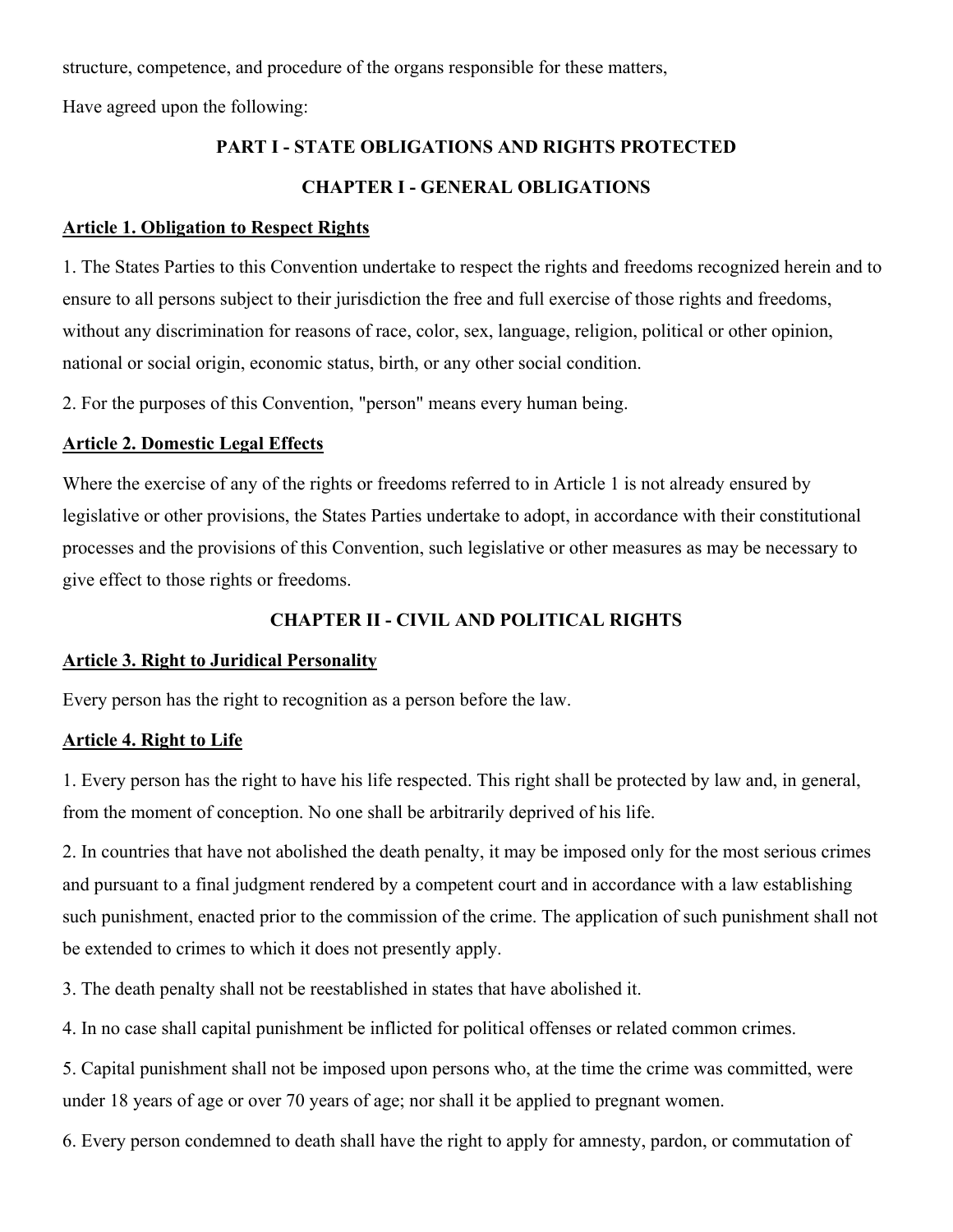sentence, which may be granted in all cases. Capital punishment shall not be imposed while such a petition is pending decision by the competent authority.

### **Article 5. Right to Humane Treatment**

1. Every person has the right to have his physical, mental, and moral integrity respected.

2. No one shall be subjected to torture or to cruel, inhuman, or degrading punishment or treatment. All persons deprived of their liberty shall be treated with respect for the inherent dignity of the human person.

3. Punishment shall not be extended to any person other than the criminal.

4. Accused persons shall, save in exceptional circumstances, be segregated from convicted persons, and shall be subject to separate treatment appropriate to their status as unconvicted persons.

5. Minors while subject to criminal proceedings shall be separated from adults and brought before specialized tribunals, as speedily as possible, so that they may be treated in accordance with their status as minors.

6. Punishments consisting of deprivation of liberty shall have as an essential aim the reform and social readaptation of the prisoners.

### **Article 6. Freedom from Slavery**

1. No one shall be subject to slavery or to involuntary servitude, which are prohibited in all their forms, as are the slave trade and traffic in women.

2. No one shall be required to perform forced or compulsory labor. This provision shall not be interpreted to mean that, in those countries in which the penalty established for certain crimes is deprivation of liberty at forced labor, the carrying out of such a sentence imposed by a competent court is prohibited. Forced labor shall not adversely affect the dignity or the physical or intellectual capacity of the prisoner.

3. For the purposes of this article, the following do not constitute forced or compulsory labor:

a. work or service normally required of a person imprisoned in execution of a sentence or formal decision passed by the competent judicial authority. Such work or service shall be carried out under the supervision and control of public authorities, and any persons performing such work or service shall not be placed at the disposal of any private party, company, or juridical person;

b. military service and, in countries in which conscientious objectors are recognized, national service that the law may provide for in lieu of military service;

c. service exacted in time of danger or calamity that threatens the existence or the well-being of the community; or

d. work or service that forms part of normal civic obligations.

# **Article 7. Right to Personal Liberty**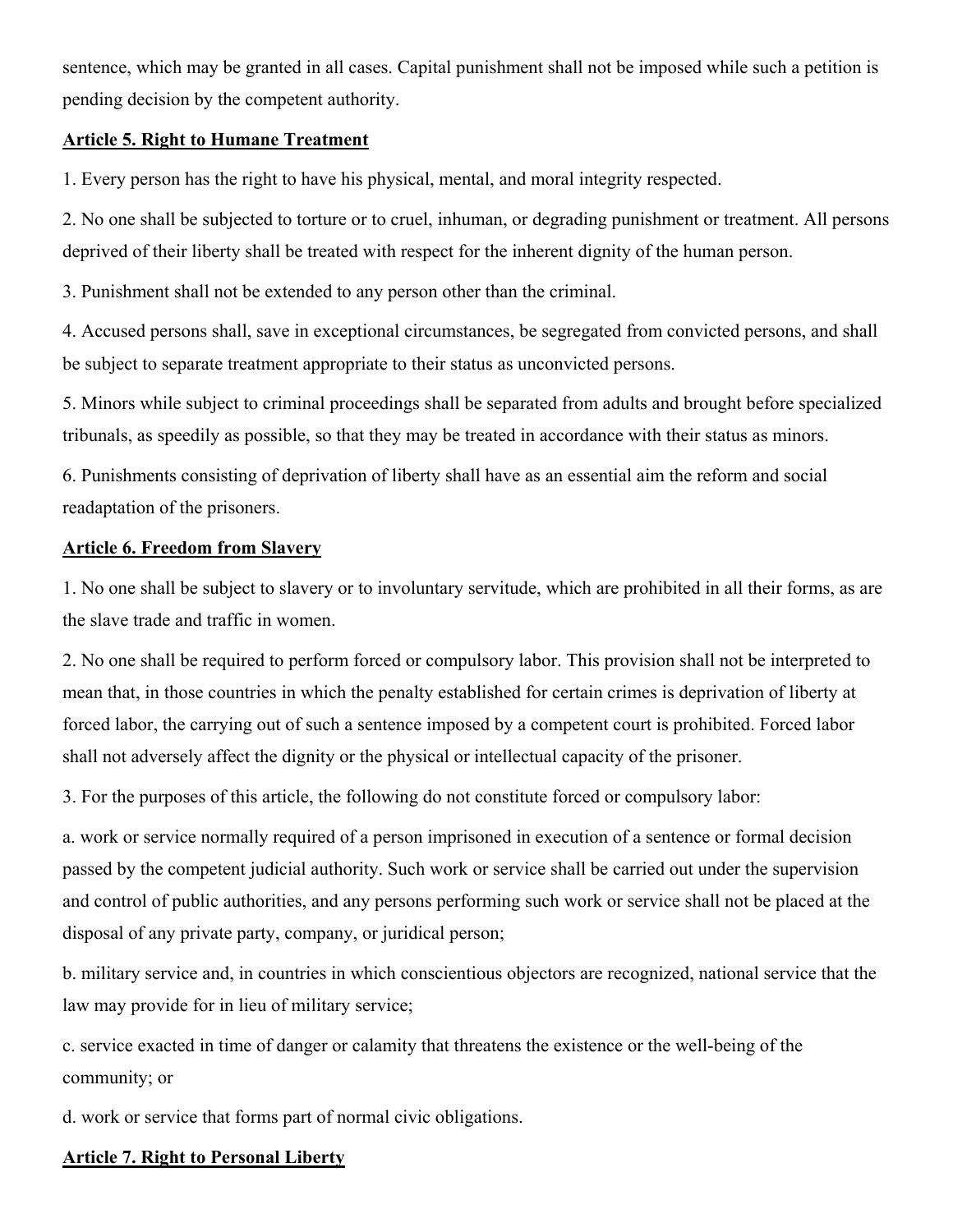1. Every person has the right to personal liberty and security.

2. No one shall be deprived of his physical liberty except for the reasons and under the conditions established beforehand by the constitution of the State Party concerned or by a law established pursuant thereto.

3. No one shall be subject to arbitrary arrest or imprisonment.

4. Anyone who is detained shall be informed of the reasons for his detention and shall be promptly notified of the charge or charges against him.

5. Any person detained shall be brought promptly before a judge or other officer authorized by law to exercise judicial power and shall be entitled to trial within a reasonable time or to be released without prejudice to the continuation of the proceedings. His release may be subject to guarantees to assure his appearance for trial.

court may decide without delay on the lawfulness of his arrest or detention and order his release if the arrest or 6. Anyone who is deprived of his liberty shall be entitled to recourse to a competent court, in order that the detention is unlawful. In States Parties whose laws provide that anyone who believes himself to be threatened with deprivation of his liberty is entitled to recourse to a competent court in order that it may decide on the lawfulness of such threat, this remedy may not be restricted or abolished. The interested party or another person in his behalf is entitled to seek these remedies.

7. No one shall be detained for debt. This principle shall not limit the orders of a competent judicial authority issued for nonfulfillment of duties of support.

### **Article 8. Right to a Fair Trial**

1. Every person has the right to a hearing, with due guarantees and within a reasonable time, by a competent, independent, and impartial tribunal, previously established by law, in the substantiation of any accusation of a criminal nature made against him or for the determination of his rights and obligations of a civil, labor, fiscal, or any other nature.

2. Every person accused of a criminal offense has the right to be presumed innocent so long as his guilt has not been proven according to law. During the proceedings, every person is entitled, with full equality, to the following minimum guarantees:

a. the right of the accused to be assisted without charge by a translator or interpreter, if he does not understand or does not speak the language of the tribunal or court;

b. prior notification in detail to the accused of the charges against him;

c. adequate time and means for the preparation of his defense;

d. the right of the accused to defend himself personally or to be assisted by legal counsel of his own choosing, and to communicate freely and privately with his counsel;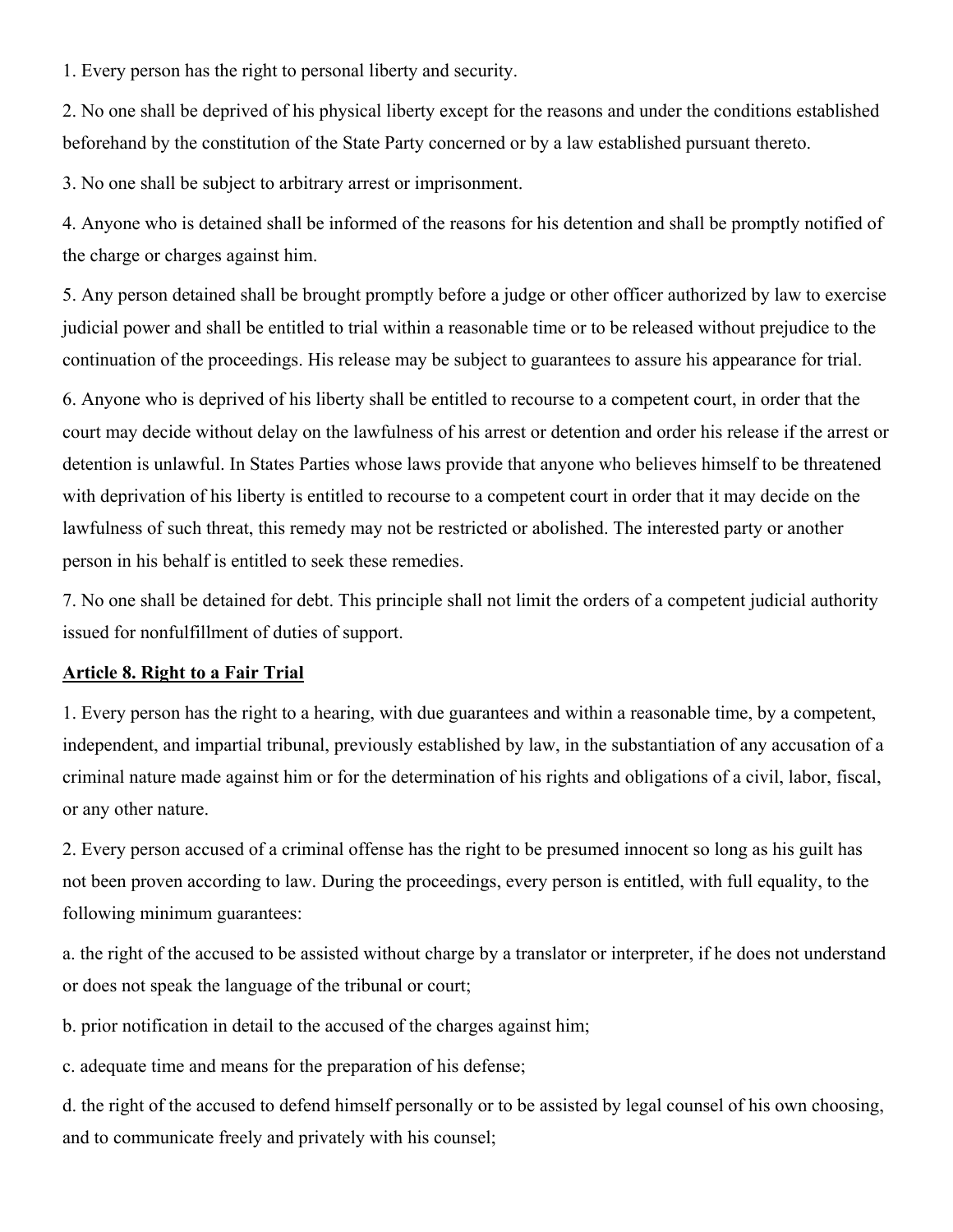e. the inalienable right to be assisted by counsel provided by the state, paid or not as the domestic law provides, if the accused does not defend himself personally or engage his own counsel within the time period established by law;

f. the right of the defense to examine witnesses present in the court and to obtain the appearance, as witnesses, of experts or other persons who may throw light on the facts;

g. the right not to be compelled to be a witness against himself or to plead guilty; and

h. the right to appeal the judgment to a higher court.

3. A confession of guilt by the accused shall be valid only if it is made without coercion of any kind.

4. An accused person acquitted by a nonappealable judgment shall not be subjected to a new trial for the same cause.

5. Criminal proceedings shall be public, except insofar as may be necessary to protect the interests of justice.

# **Article 9. Freedom from Ex Post Facto Laws**

No one shall be convicted of any act or omission that did not constitute a criminal offense, under the applicable law, at the time it was committed. A heavier penalty shall not be imposed than the one that was applicable at the time the criminal offense was committed. If subsequent to the commission of the offense the law provides for the imposition of a lighter punishment, the guilty person shall benefit therefrom.

# **Article 10. Right to Compensation**

Every person has the right to be compensated in accordance with the law in the event he has been sentenced by a final judgment through a miscarriage of justice.

# **Article 11. Right to Privacy**

1. Everyone has the right to have his honor respected and his dignity recognized.

2. No one may be the object of arbitrary or abusive interference with his private life, his family, his home, or his correspondence, or of unlawful attacks on his honor or reputation.

3. Everyone has the right to the protection of the law against such interference or attacks.

# **Article 12. Freedom of Conscience and Religion**

1. Everyone has the right to freedom of conscience and of religion. This right includes freedom to maintain or to change one's religion or beliefs, and freedom to profess or disseminate one's religion or beliefs, either individually or together with others, in public or in private.

2. No one shall be subject to restrictions that might impair his freedom to maintain or to change his religion or beliefs.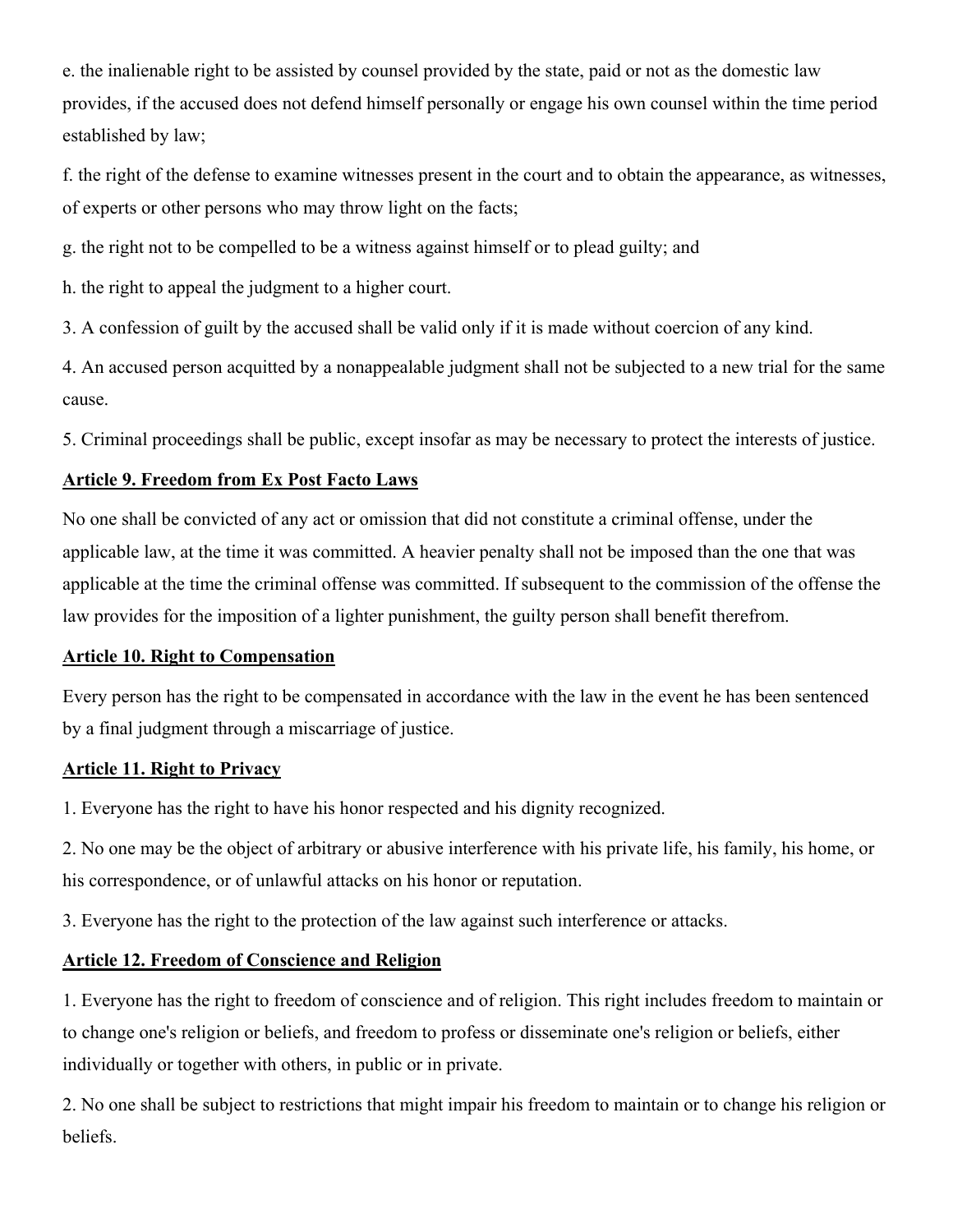3. Freedom to manifest one's religion and beliefs may be subject only to the limitations prescribed by law that are necessary to protect public safety, order, health, or morals, or the rights or freedoms of others.

4. Parents or guardians, as the case may be, have the right to provide for the religious and moral education of their children or wards that is in accord with their own convictions.

#### **Article 13. Freedom of Thought and Expression**

1. Everyone has the right to freedom of thought and expression. This right includes freedom to seek, receive, and impart information and ideas of all kinds, regardless of frontiers, either orally, in writing, in print, in the form of art, or through any other medium of one's choice.

2. The exercise of the right provided for in the foregoing paragraph shall not be subject to prior censorship but shall be subject to subsequent imposition of liability, which shall be expressly established by law to the extent necessary to ensure:

a. respect for the rights or reputations of others; or

b. the protection of national security, public order, or public health or morals.

3. The right of expression may not be restricted by indirect methods or means, such as the abuse of government or private controls over newsprint, radio broadcasting frequencies, or equipment used in the dissemination of information, or by any other means tending to impede the communication and circulation of ideas and opinions.

4. Notwithstanding the provisions of paragraph 2 above, public entertainments may be subject by law to prior censorship for the sole purpose of regulating access to them for the moral protection of childhood and adolescence.

5. Any propaganda for war and any advocacy of national, racial, or religious hatred that constitute incitements including those of race, color, religion, language, or national origin shall be considered as offenses punishable to lawless violence or to any other similar action against any person or group of persons on any grounds by law.

### **4. Right of Reply Article 1**

1. Anyone injured by inaccurate or offensive statements or ideas disseminated to the public in general by a legally regulated medium of communication has the right to reply or to make a correction using the same communications outlet, under such conditions as the law may establish.

2. The correction or reply shall not in any case remit other legal liabilities that may have been incurred.

3. For the effective protection of honor and reputation, every publisher, and every newspaper, motion picture, radio, and television company, shall have a person responsible who is not protected by immunities or special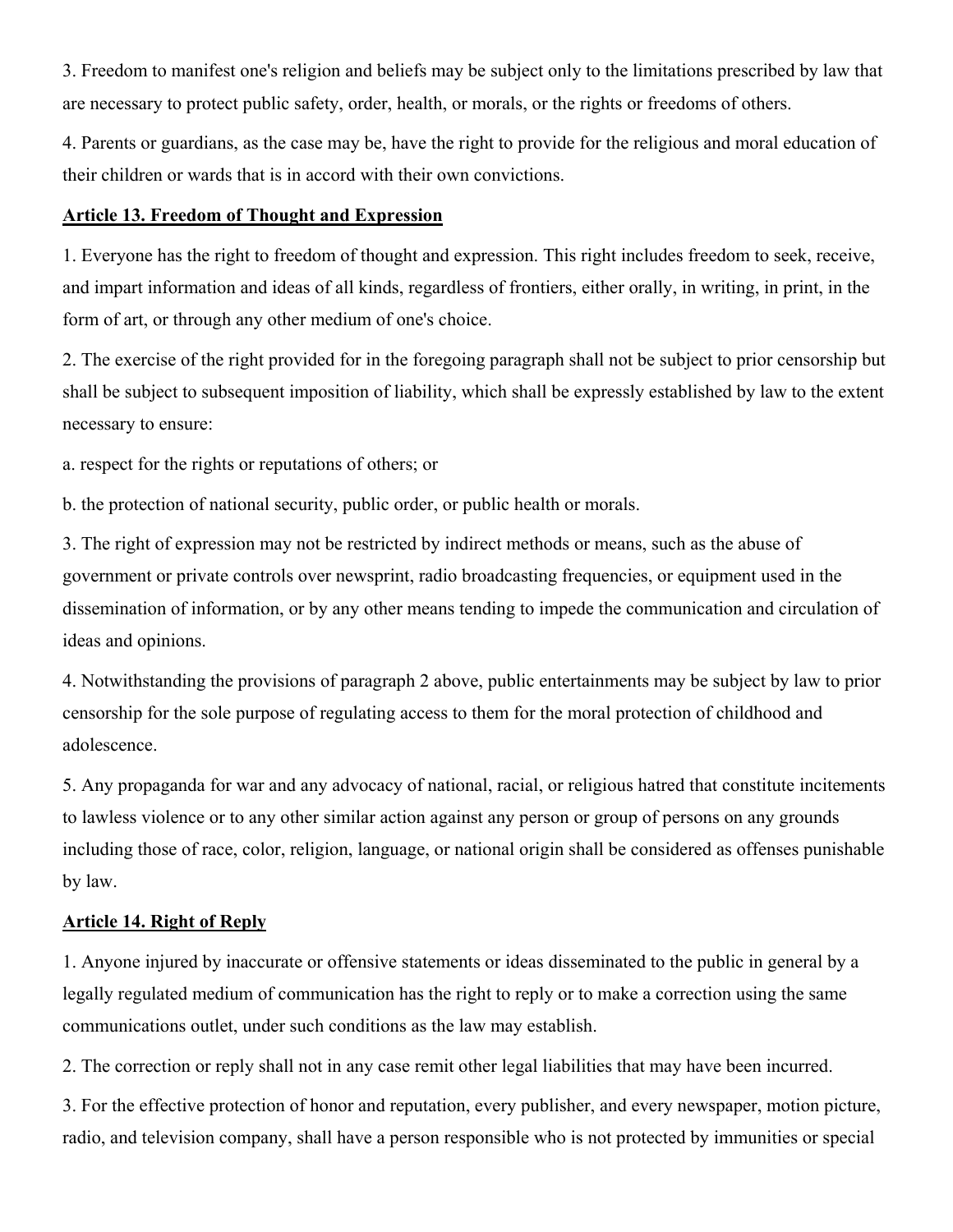privileges.

### **Article 15. Right of Assembly**

The right of peaceful assembly, without arms, is recognized. No restrictions may be placed on the exercise of interest of national security, public safety or public order, or to protect public health or morals or the rights or this right other than those imposed in conformity with the law and necessary in a democratic society in the freedom of others.

### **Article 16. Freedom of Association**

1. Everyone has the right to associate freely for ideological, religious, political, economic, labor, social, cultural, sports, or other purposes.

2. The exercise of this right shall be subject only to such restrictions established by law as may be necessary in a democratic society, in the interest of national security, public safety or public order, or to protect public health or morals or the rights and freedoms of others.

3. The provisions of this article do not bar the imposition of legal restrictions, including even deprivation of the exercise of the right of association, on members of the armed forces and the police.

### **Article 17. Rights of the Family**

1. The family is the natural and fundamental group unit of society and is entitled to protection by society and the state.

2. The right of men and women of marriageable age to marry and to raise a family shall be recognized, if they meet the conditions required by domestic laws, insofar as such conditions do not affect the principle of nondiscrimination established in this Convention.

3. No marriage shall be entered into without the free and full consent of the intending spouses.

4. The States Parties shall take appropriate steps to ensure the equality of rights and the adequate balancing of responsibilities of the spouses as to marriage, during marriage, and in the event of its dissolution. In case of dissolution, provision shall be made for the necessary protection of any children solely on the basis of their own best interests.

5. The law shall recognize equal rights for children born out of wedlock and those born in wedlock.

# **Article 18. Right to a Name**

Every person has the right to a given name and to the surnames of his parents or that of one of them. The law shall regulate the manner in which this right shall be ensured for all, by the use of assumed names if necessary.

# Article 19. Rights of the Child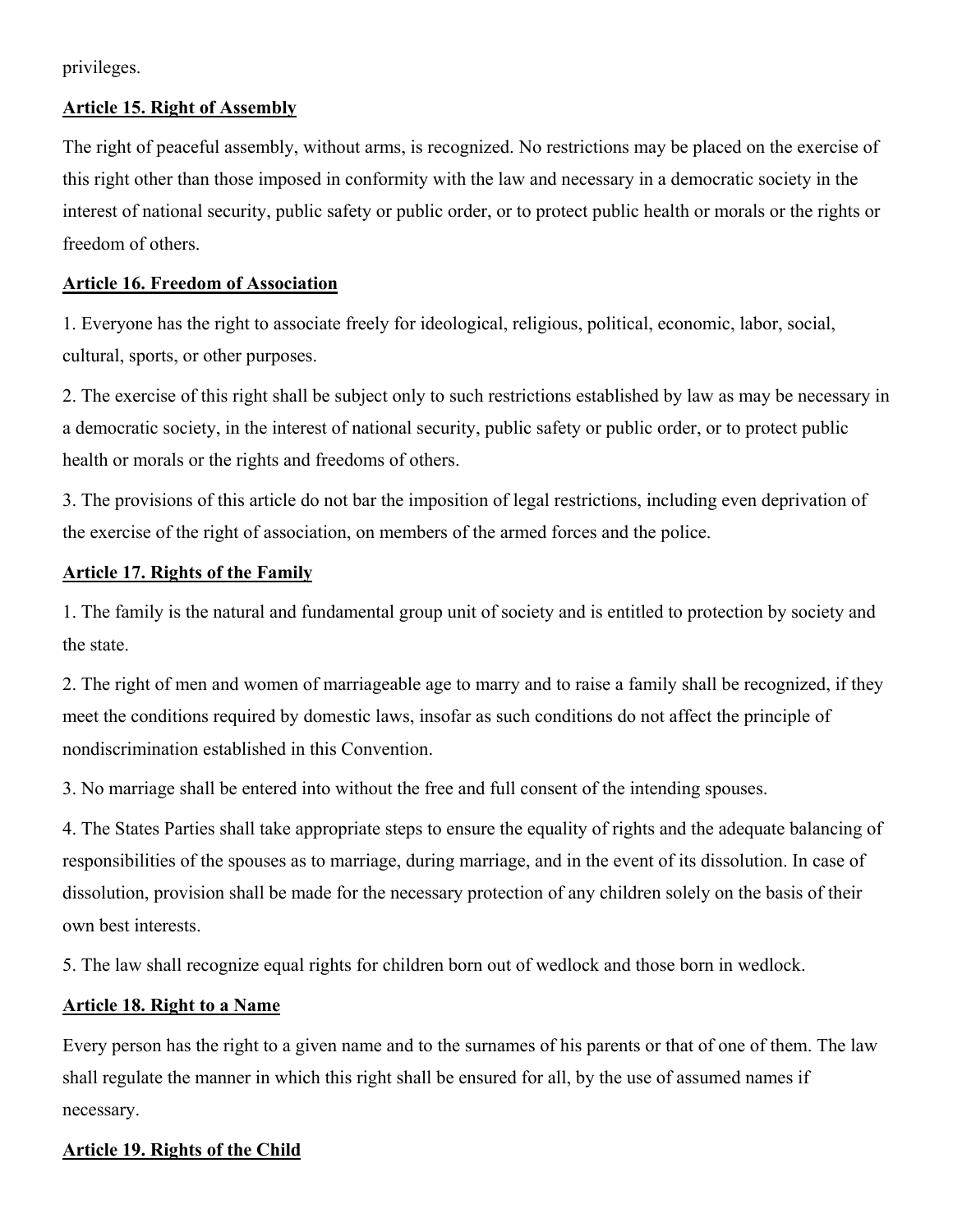Every minor child has the right to the measures of protection required by his condition as a minor on the part of his family, society, and the state.

### **Article 20. Right to Nationality**

1. Every person has the right to a nationality.

2. Every person has the right to the nationality of the state in whose territory he was born if he does not have the right to any other nationality.

3. No one shall be arbitrarily deprived of his nationality or of the right to change it.

# **Article 21. Right to Property**

1. Everyone has the right to the use and enjoyment of his property. The law may subordinate such use and enjoyment to the interest of society.

2. No one shall be deprived of his property except upon payment of just compensation, for reasons of public utility or social interest, and in the cases and according to the forms established by law.

3. Usury and any other form of exploitation of man by man shall be prohibited by law.

# **Article 22. Freedom of Movement and Residence**

1. Every person lawfully in the territory of a State Party has the right to move about in it, and to reside in it subject to the provisions of the law.

2. Every person has the right lo leave any country freely, including his own.

3. The exercise of the foregoing rights may be restricted only pursuant to a law to the extent necessary in a democratic society to prevent crime or to protect national security, public safety, public order, public morals, public health, or the rights or freedoms of others.

4. The exercise of the rights recognized in paragraph 1 may also be restricted by law in designated zones for reasons of public interest.

5. No one can be expelled from the territory of the state of which he is a national or be deprived of the right to enter it.

6. An alien lawfully in the territory of a State Party to this Convention may be expelled from it only pursuant to a decision reached in accordance with law.

7. Every person has the right to seek and be granted asylum in a foreign territory, in accordance with the legislation of the state and international conventions, in the event he is being pursued for political offenses or related common crimes.

8. In no case may an alien be deported or returned to a country, regardless of whether or not it is his country of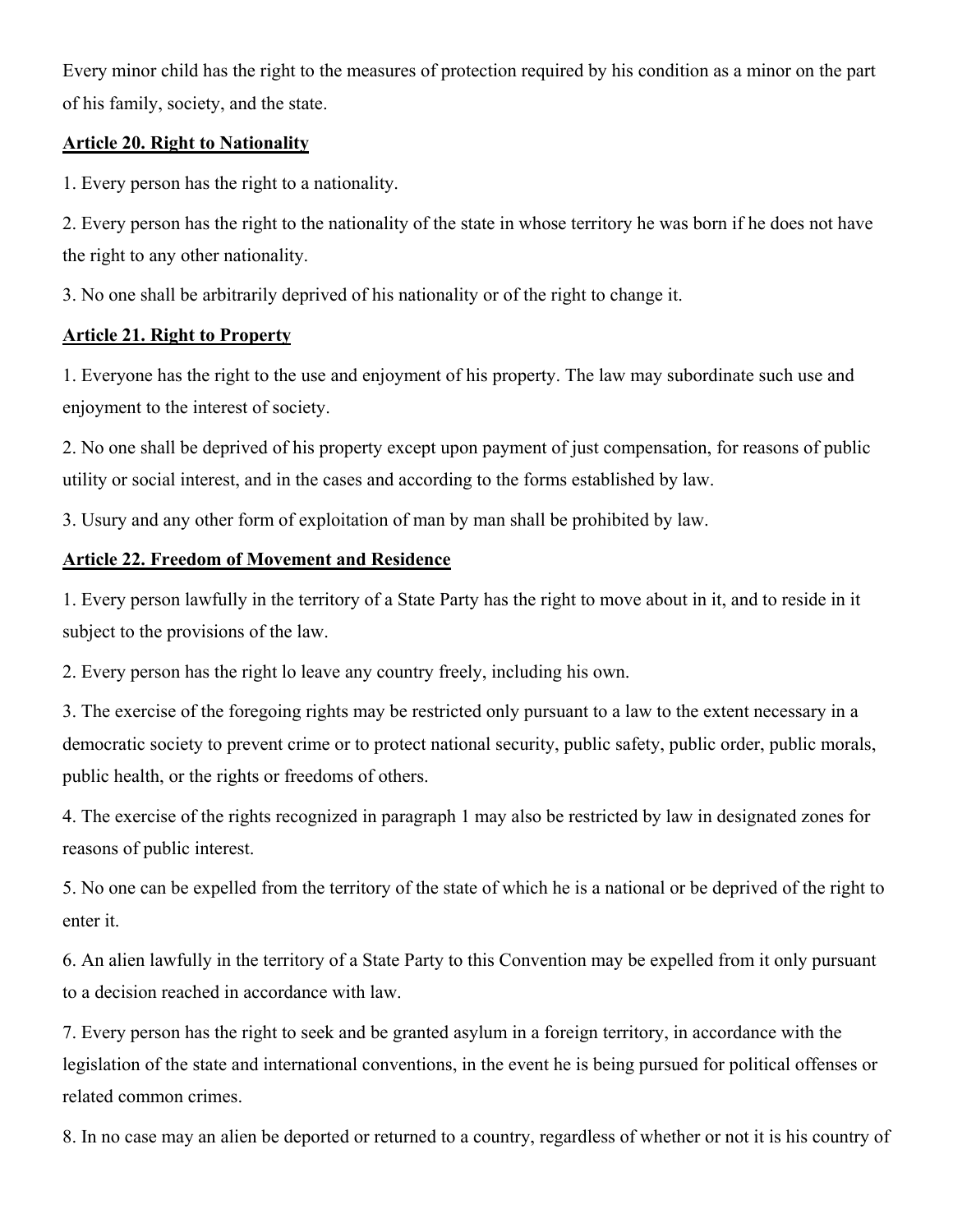origin, if in that country his right to life or personal freedom is in danger of being violated because of his race, nationality, religion, social status, or political opinions.

9. The collective expulsion of aliens is prohibited.

### **Article 23. Right to Participate in Government**

1. Every citizen shall enjoy the following rights and opportunities:

a. to take part in the conduct of public affairs, directly or through freely chosen representatives;

b. to vote and to be elected in genuine periodic elections, which shall be by universal and equal suffrage and by secret ballot that guarantees the free expression of the will of the voters; and

c. to have access, under general conditions of equality, to the public service of his country.

2. The law may regulate the exercise of the rights and opportunities referred to in the preceding paragraph only on the basis of age, nationality, residence, language, education, civil and mental capacity, or sentencing by a competent court in criminal proceedings.

### **Article 24. Right to Equal Protection**

All persons are equal before the law. Consequently, they are entitled, without discrimination, to equal protection of the law.

# **Article 25. Right to Judicial Protection**

1. Everyone has the right to simple and prompt recourse, or any other effective recourse, to a competent court or tribunal for protection against acts that violate his fundamental rights recognized by the constitution or laws of the state concerned or by this Convention, even though such violation may have been committed by persons acting in the course of their official duties.

2. The States Parties undertake:

a. to ensure that any person claiming such remedy shall have his rights determined by the competent authority provided for by the legal system of the state;

b. to develop the possibilities of judicial remedy; and

c. to ensure that the competent authorities shall enforce such remedies when granted.

# **CHAPTER III - ECONOMIC, SOCIAL, AND CULTURAL RIGHTS**

# **Article 26. Progr essive Development**

The States Parties undertake to adopt measures, both internally and through international cooperation, especially those of an economic and technical nature, with a view to achieving progressively, by legislation or other appropriate means, the full realization of the rights implicit in the economic, social, educational,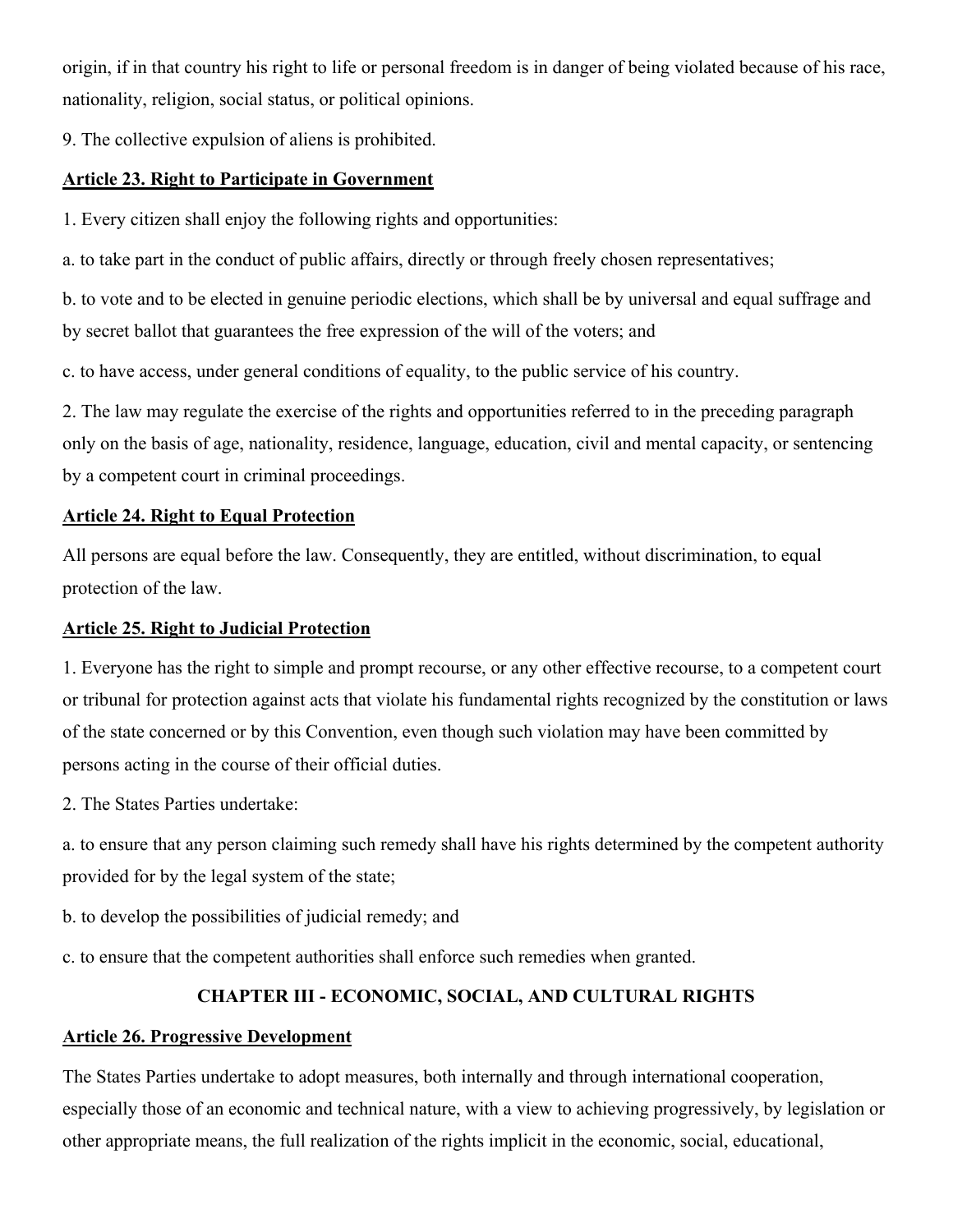scientific, and cultural standards set forth in the Charter of the Organization of American States as ame nded by the Protocol of Buenos Aires.

# **CHAPTER IV - SUSPENSION OF GUARANTEES,**

# **INTERPRETATION, AND APPLICATION**

# **Article 27. Suspension of Guarantees**

1. In time of war, public danger, or other emergency that threatens the independence or security of a State Party, it may take measures derogating from its obligations under the present Convention to the extent and for inconsistent with its other obligations under international law and do not involve discrimination on the ground the period of time strictly required by the exigencies of the situation, provided that such measures are not of race, color, sex, language, religion, or social origin.

2. The foregoing provision does not authorize any suspension of the following articles: Article 3 (Right to Juridical Personality), Article 4 (Right to Life), Article 5 (Right to Humane Treatment), Article 6 (Freedom from Slavery), Article 9 (Freedom from Ex Post Facto Laws), Article 12 (Freedom of Conscience and Religion), Article 17 (Rights of the Family), Article 18 (Right to a Name), Article 19 (Rights of the Child), Article 20 (Right to Nationality), and Article 23 (Right to Participate in Government), or of the judicial guarantees essential for the protection of such rights.

3. Any State Party availing itself of the right of suspen sion shall immediately inform the other States Parties, through the Secretary General of the Organization of American States, of the provisions the application of which it has suspended, the reasons that gave rise to the suspension, and the date set for the termination of such suspension.

# <u>Article 28. Federal Clause</u>

1. Where a State Party is constituted as a federal state, the national government of such State Party shall implement all the provisions of the Convention over whose subject matter it exercises legislative and judicial jurisdiction.

2. With respect to the provisions over whose subject matter the constituent units of the federal state have jurisdiction, the national government shall immediately take suitable measures, in accordance with its constitution and its laws, to the end that the competent authorities of the constituent units may adopt appropriate provisions for the fulfillment of this Convention.

3. Whenever two or more States Parties agree to form a federation or other type of association, they shall take care that the resulting federal or other compact contains the provisions necessary for continuing and rendering effective the standards of this Convention in the new state that is organized.

# **Article 29. Restrictions Regarding Interpretation**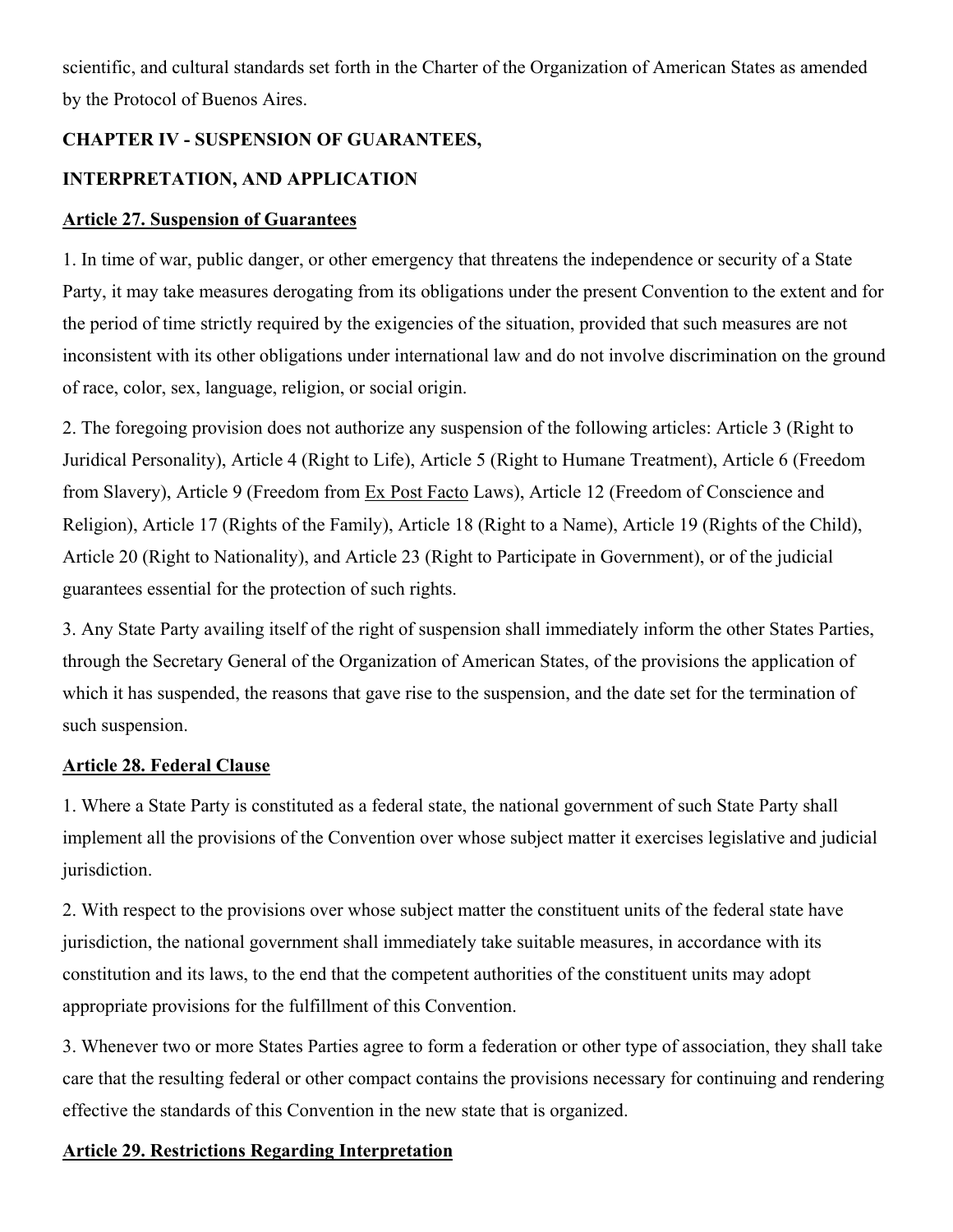No provision of this Convention shall be interpreted as:

a. permitting any State Party, group, or person to suppress the enjoyment or exercise of the rights and freedoms recognized in this Convention or to restrict them to a greater extent than is provided for herein;

b. restricting the enjoyment or exercise of any right or freedom recognized by virtue of the laws of any State Party or by virtue of another convention to which one of the said states is a party;

c. precluding other rights or guarantees that are inherent in the human personality or derived from representative democracy as a form of government; or

d. excluding or limiting the effect that the American Declaration of the Rights and Duties of Man and other international acts of the same nature may have.

#### **Article 30. Scope of Restrictions**

The restrictions that, pursuant to this Convention, may be placed on the enjoyment or exercise of the rights or freedoms recognized herein may not be applied except in accordance with laws enacted for reasons of general interest and in accordance with the purpose for which such restrictions have been established.

#### **Article 31. Recognition of Other Rights**

Other rights and freedoms recognized in accordance with the procedures established in Articles 76 and 77 may be included in the system of protection of this Convention.

### **ONSIBILITIES CHAPTER V - PERSONAL RESP**

### **Article 32. Relationship be tween Duties and Rights**

1. Every person has responsibilities to his family, his community, and mankind.

2. The rights of each person are limited by the rights of others, by the security of all, and by the just demands of the general welfare, in a democratic society.

### **EANS OF PROTECTION PART II - M**

### **C HAPTER VI - COMPETENT ORGANS**

#### **Article 33**

The following organs shall have competence with respect to matters relating to the fulfillment of the commitments made by the States Parties to this Convention:

a. the Inter-American Commission on Human Rights, referred to as "The Commission;" and

b. the Inter-American Court of Human Rights, referred to as "The Court."

# **N HUMAN RIGHTS CHAPTER VII - INTER-AMERICAN COMMISSION O**

### **Section 1. Organization**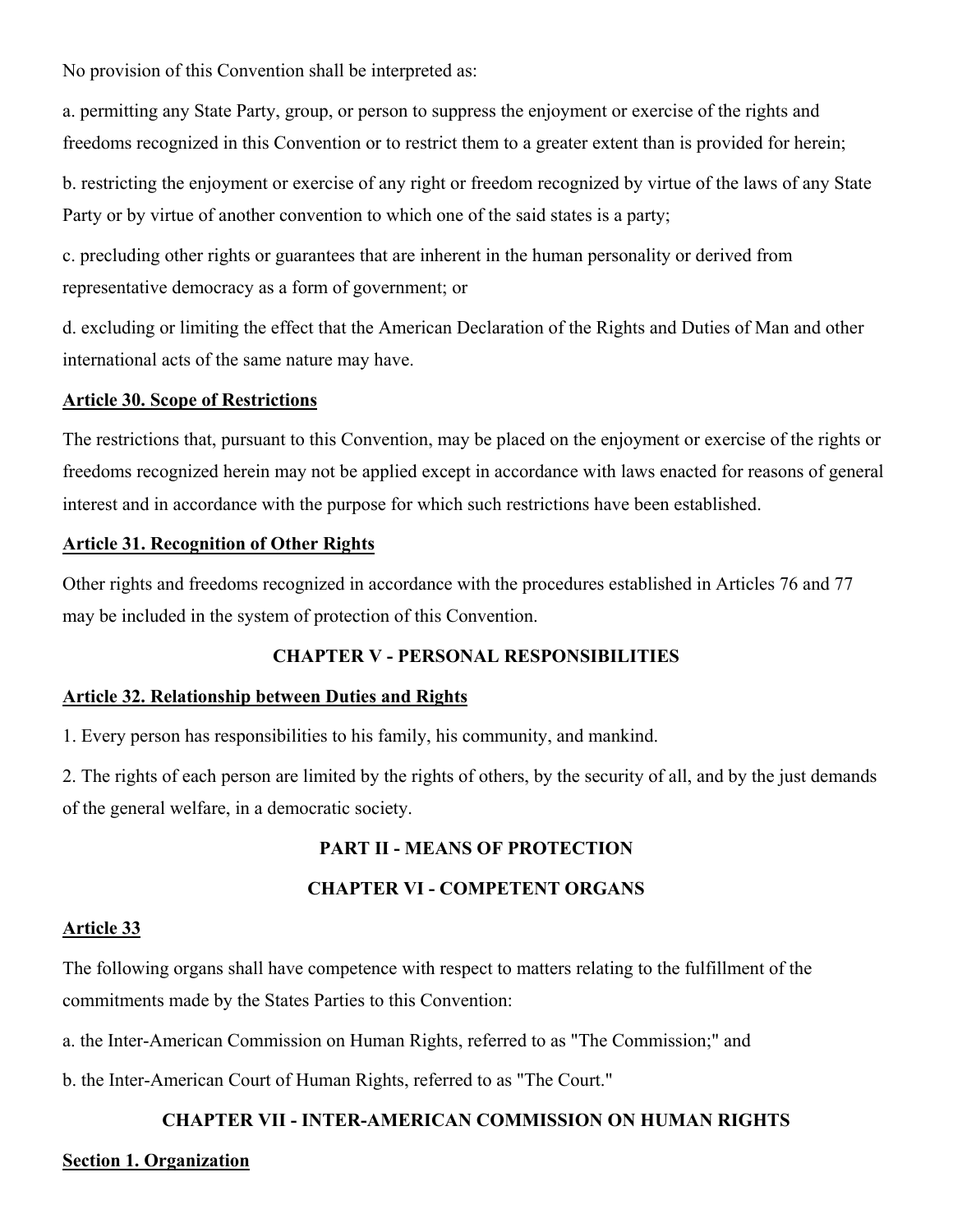### **Article 34**

The Inter-American Commission on Human Rights shall be composed of seven members, who shall be persons of high moral character and recognized competence in the field of human rights.

### **Article 35**

The Commission shall represent all the member countries of the Organization of American States.

### **Article 36**

1. The members of the Commission shall be elected in a personal capacity by the General Assembly of the Organization from a list of candidates proposed by the governments of the member states.

proposing them or of any other member state of the Organization of American States. When a slate of three is 2. Each of those governments may propose up to three candidates, who may be nationals of the states proposed, at least one of the candidates shall be a national of a state other than the one proposing the slate.

# **Article 37**

1. The members of the Commission shall be elected for a term of four years and may be reelected only once, but the terms of three of the members chosen in the first election shall expire at the end of two years. Immediately following that election the General Assembly shall determine the names of those three members by lot.

2. No two nationals of the same state may be members of the Commission.

# **38 Article**

Vacancies that may occur on the Commission for reasons other than the normal expiration of a term shall be filled by the Permanent Council of the Organization in accordance with the provisions of the Statute of the Commission.

# **Article 39**

The Commission shall prepare its Statute, which it shall submit to the General Assembly for approval. It shall establish its own Regulations.

### **Article 40**

Secretariat services for the Commission shall be furnished by the appropriate specialized unit of the General Secretariat of the Organization. This unit shall be provided with the resources required to accomplish the tasks assigned to it by the Commission.

### **Section 2. Functions**

### **Article 41**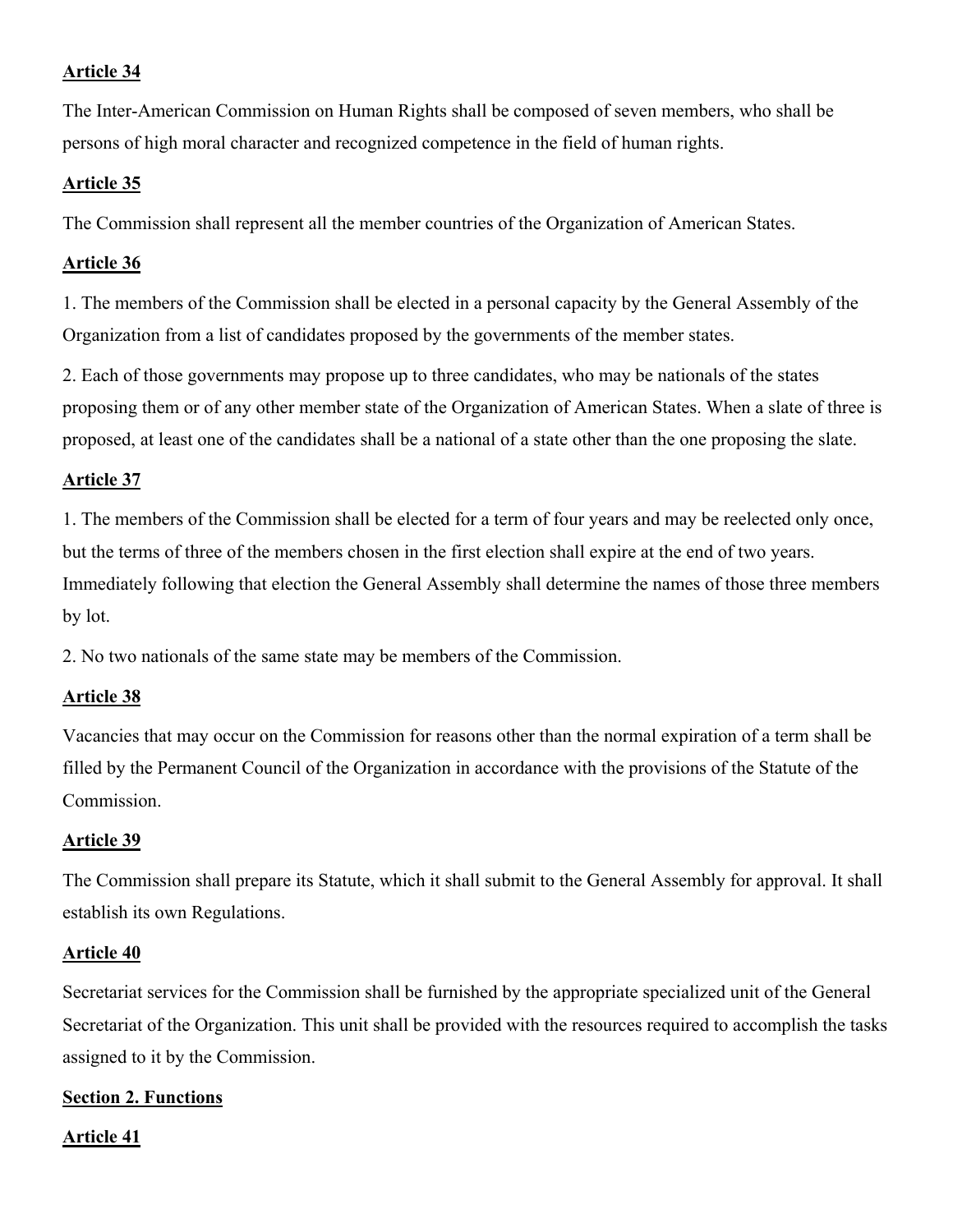The main function of the Commission shall be to promote respect for and defense of human rights. In the exercise of its mandate, it shall have the following functions and powers:

a. to develop an awareness of human rights among the peoples of America;

b. to make recommendations to the governments of the member states, when it considers such action advisable, for the adoption of progressive measures in favor of human rights within the framework of their domestic law and constitutional provisions as well as appropriate measures to further the observance of those rights;

c. to prepare such studies or reports as it considers advisable in the performance of its duties;

d. to request the governments of the member states to supply it with information on the measures adopted by them in matters of human rights;

e. to respond, through the General Secretariat of the Organization of American States, to inquiries made by the member states on matters related to human rights and, within the limits of its possibilities, to provide those states with the advisory services they request;

f. to take action on petitions and other communications pursuant to its authority under the provisions of Articles 44 through 51 of this Convention; and

g. to submit an annual report to the General Assembly of the Organization of American States.

### **Article 42**

The States Parties shall transmit to the Commission a copy of each of the reports and studies that they submit annually to the Executive Committees of the Inter-American Economic and Social Council and the Inter-American Council for Education, Science, and Culture, in their respective fields, so that the Commission may watch over the promotion of the rights implicit in the economic, social, educational, scientific, and cultural standards set forth in the Charter of the Organization of American States as amended by the Protocol of Buenos Aires.

#### **Article 43**

The States Parties undertake to provide the Commission with such information as it may request of them as to the manner in which their domestic law ensures the effective application of any provisions of this Convention.

#### **Section 3. Competence**

### **Article 44**

Any person or group of persons, or any nongovernmental entity legally recognized in one or more member states of the Organization, may lodge petitions with the Commission containing denunciations or complaints of violation of this Convention by a State Party.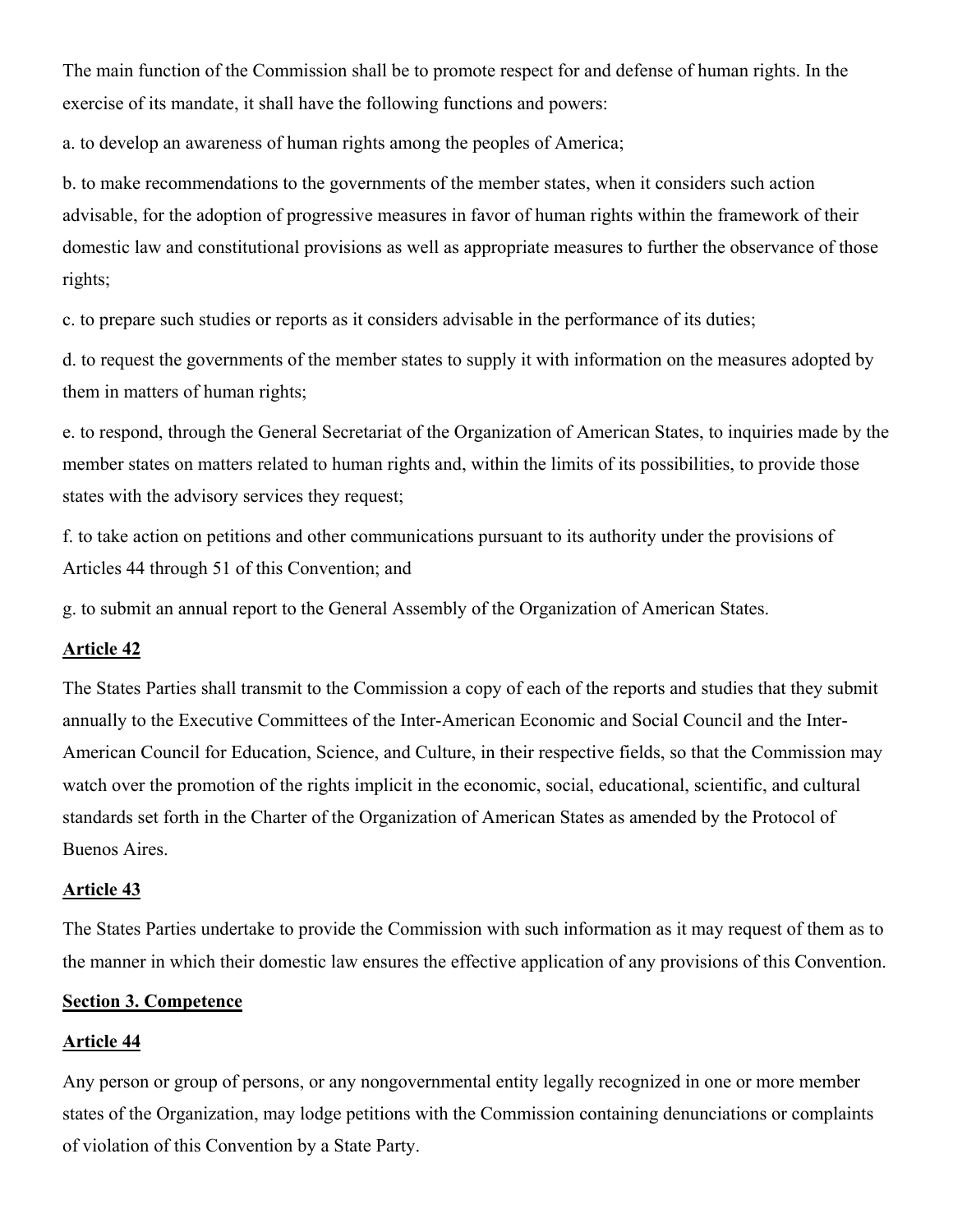#### **Article 45**

1. Any State Party may, when it deposits its instrument of ratification of or adherence to this Convention, or a t any later time, declare that it recognizes the comp etence of the Commission to receive and examine communications in which a State Party alleges that another State Party has committed a violation of a human right set forth in this Convention.

Commission. The Commission shall not admit any communication against a State Party that has not made 2. Communications presented by virtue of this article may be admitted and examined only if they are presented by a State Party that has made a declaration recognizing the aforementioned competence of the such a declaration.

3. A declaration concerning recognition of competence may be made to be valid for an indefinite time, for a specified period, or for a specific case.

4. Declarations shall be deposited with the General Secretariat of the Organization of American States, which shall transmit copies thereof to the member states of that Organization.

#### **Article 46**

1. Admission by the Commission of a petition or communication lodged in accordance with Articles 44 or 45 shall be subject to the following requirements:

a. that the remedies under domestic law have been pursued and exhausted in accordance with generally recognized principles of international law;

b. that the petition or communication is lodged within a period of six months from the date on which the party alleging violation of his rights was notified of the final judgment;

c. that the subject of the petition or communication is not pending in another international proceeding for settlement; and

d. that, in the case of Article 44, the petition contains the name, nationality, profession, domicile, and signature of the person or persons or of the legal representative of the entity lodging the petition.

2. The provisions of paragraphs 1.a and 1.b of this article shall not be applicable when:

a. the domestic legislation of the state concerned does not afford due process of law for the protection of the right or rights that have allegedly been violated;

b. the party alleging violation of his rights has been denied access to the remedies under domestic law or has been prevented from exhausting them; or

c. there has been unwarranted delay in rendering a final judgment under the aforementioned remedies.

#### **Article 47**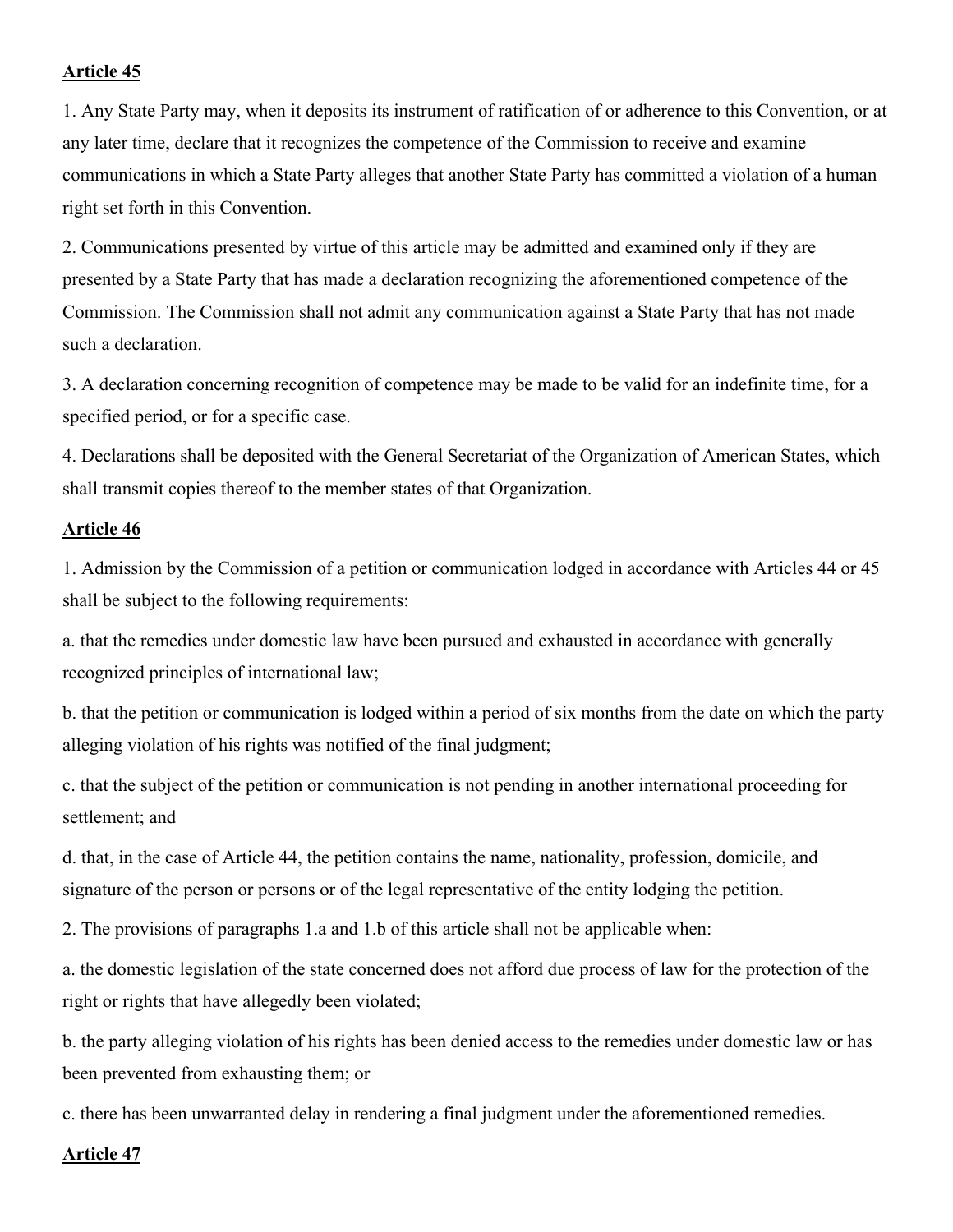The Commission shall consider inadmissible any petition or communication submitted under Articles 44 or 45 if:

a. any of the requirements indicated in Article 46 has not been met;

by this Convention; b. the petition or communication does not state facts that tend to establish a violation of the rights guaranteed

c. the statements of the petitioner or of the state indicate that the petition or communication is manifestly groundless or obviously out of order; or

d. the petition or communication is substantially the same as one previously studied by the Commission or by another international organization.

#### **Section 4. Procedure**

#### **Article 48**

1. When the Commission receives a petition or communication alleging violation of any of the rights protected by this Convention, it shall proceed as follows:

a. If it considers the petition or communication admissible, it shall request information from the government of the state indicated as being responsible for the alleged violations and shall furnish that government a transcript of the pertinent portions of the petition or communication. This information shall be submitted within a reasonable period to be determined by the Commission in accordance with the circumstances of each case.

b. After the information has been received, or after the period established has elapsed and the information has exist. If they do not, the Commission shall order the record to be closed. not been received, the Commission shall ascertain whether the grounds for the petition or communication still

c. The Commission may also declare the petition or communication inadmissible or out of order on the basis of information or evidence subsequently received.

d. If the record has not been closed, the Commission shall, with the knowledge of the parties, examine the Commission shall carry out an investigation, for the effective conduct of which it shall request, and the states concerned shall furnish to it, all necessary facilities. matter set forth in the petition or communication in order to verify the facts. If necessary and advisable, the

e. The Commission may request the states concerned to furnish any pertinent information and, if so requested, shall hear oral statements or receive written statements from the parties concerned.

f. The Commission shall place itself at the disposal of the parties concerned with a view to reaching a friendly settlement of the matter on the basis of respect for the human rights recognized in this Convention.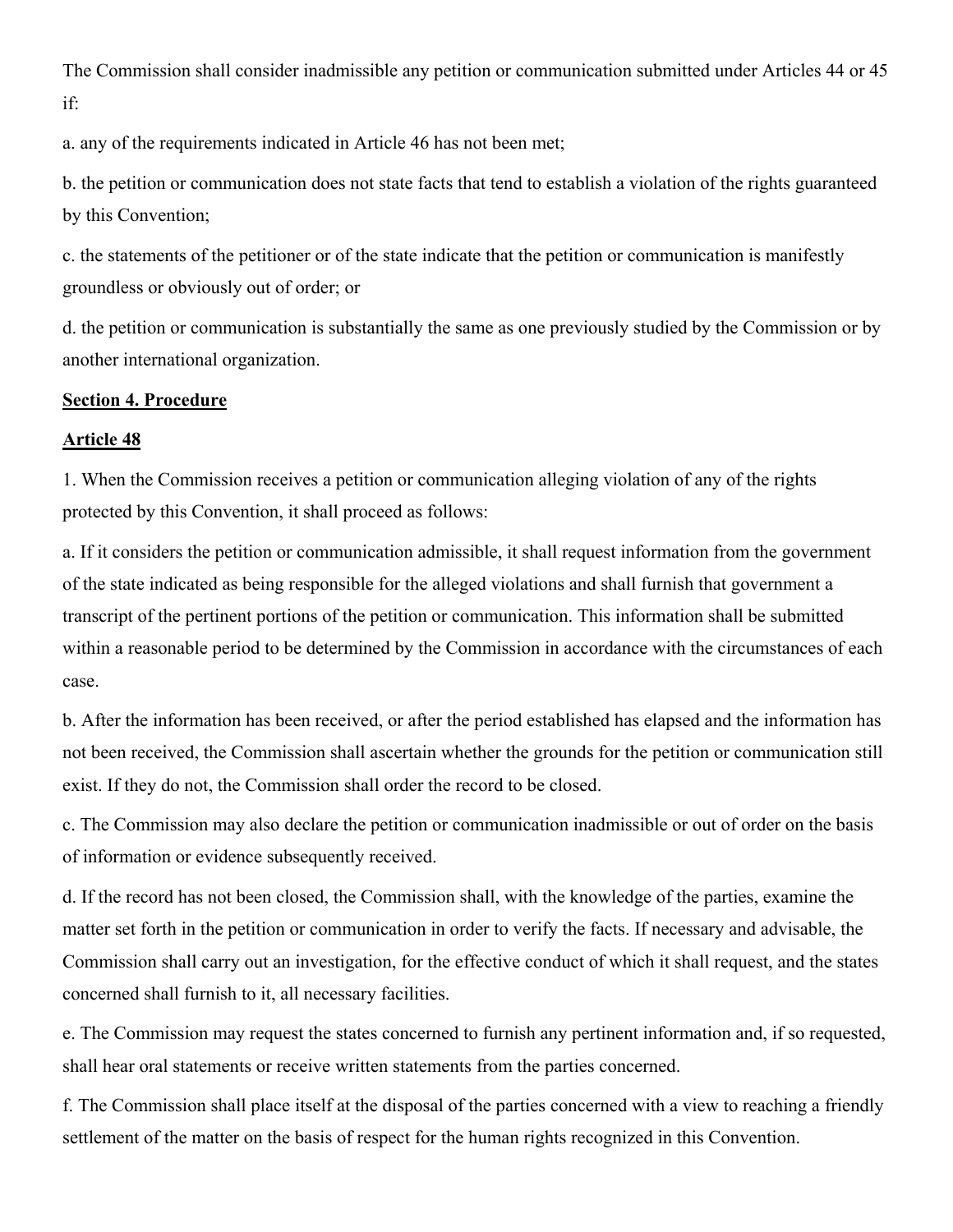2. However, in serious and urgent cases, only the presentation of a petition or communication that fulfills all investigation with the prior consent of the state in whose territory a violation has allegedly been committed. the formal requirements of admissibility shall be necessary in order for the Commission to conduct an

#### **Article 49**

If a friendly settlement has been reached in accordance with paragraph 1.f of Article 48, the Commission shall draw up a report, which shall be transmitted to the petitioner and to the States Parties to this Convention, and shall then be communicated to the Secretary General of the Organization of American States for publication. This report shall contain a brief statement of the facts and of the solution reached. If any party in the case so requests, the fullest possible information shall be provided to it.

### **Article 50**

1. If a settlement is not reached, the Commission shall, within the time limit established by its Statute, draw u p a report setting forth the facts and stating its conclusions. If the re port, in whole or in part, does not represent the unanimous agreement of the members of the Commission, any member may attach to it a separate opinion. The written and oral statements made by the parties in accordance with paragraph 1.e of Article 48 shall also be attached to the report.

2. The report shall be transmitted to the states concerned, which shall not be at liberty to publish it.

3. In transmitting the report, the Commission may make such proposals and recommendations as it sees fit.

### **Article 51**

1. If, within a period of three months from the date of the transmittal of the report of the Commission to the concerned to the Court and its jurisdiction accepted, the Commission may, by the vote of an absolute majority states concerned, the matter has not either been settled or submitted by the Commission or by the state of its members, set forth its opinion and conclusions concerning the question submitted for its consideration.

2. Where appropriate, the Commission shall make pertinent recommendations and shall prescribe a period within which the state is to take the measures that are incumbent upon it to remedy the situation examined.

3. When the prescribed period has expired, the Commission shall decide by the vote of an absolute majority of its members whether the state has taken adequate measures and whether to publish its report.

### **CHAPTER VIII - INTER-AMERICAN COURT OF HUMAN RIGHTS**

### **Section 1. Organization**

### **Article 52**

1. The Court shall consist of seven judges, nationals of the member states of the Organization, elected in an individual capacity from among jurists of the highest moral authority and of recognized competence in the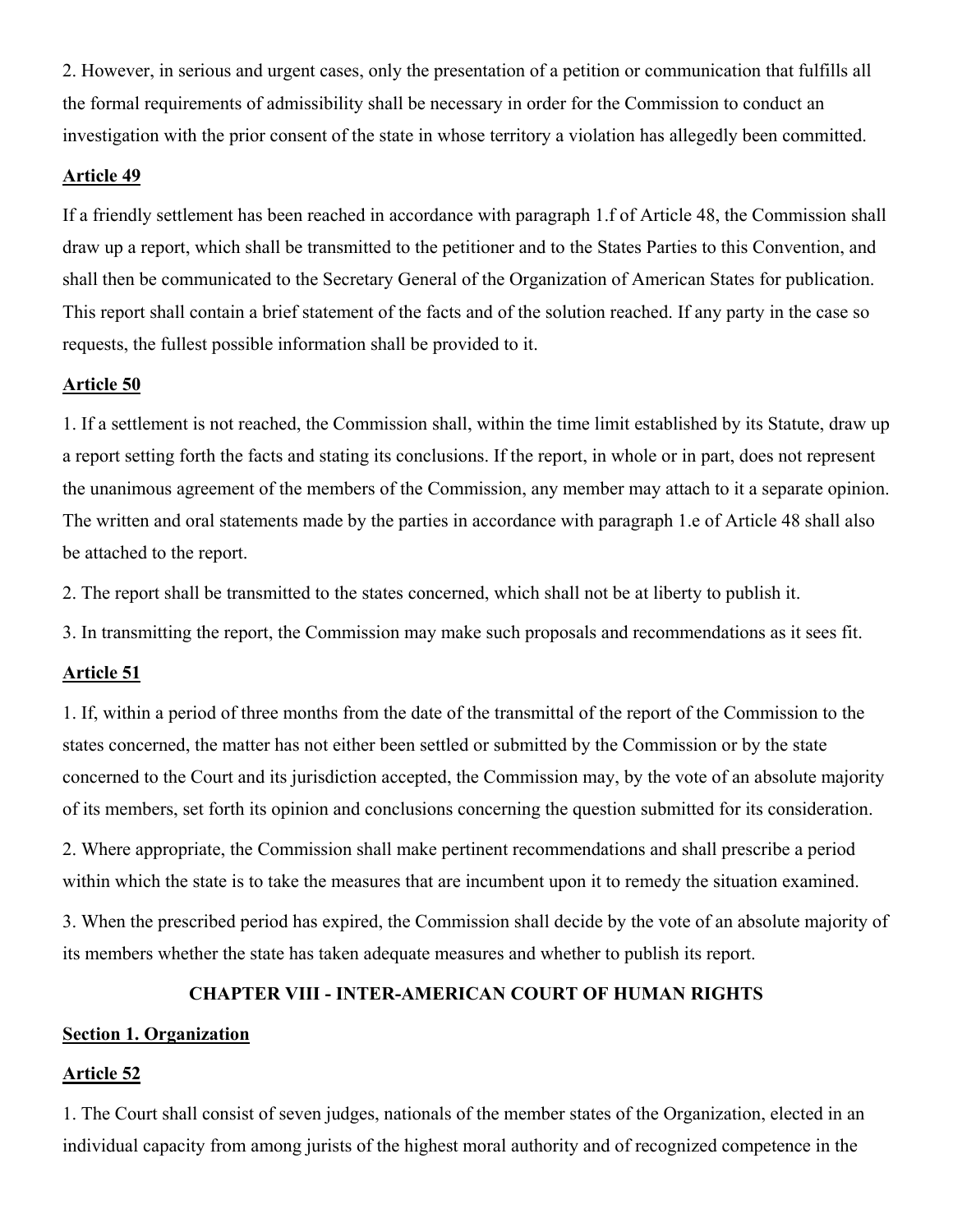field of human rights, who possess the qualifications required for the exercise of the highest judicial functions in conformity with the law of the state of which they are nationals or of the state that proposes them as candidates.

2. No two judges may be nationals of the same state.

# **Article 53**

1. The judges of the Court shall be elected by secret ballot by an absolute majority vote of the States Parties to the Convention, in the General Assembly of the Organization, from a panel of candidates proposed by those states.

any other member state of the Organization of American States. When a slate of three is proposed, at least one of the candidates shall be a national of a state other than the one proposing the slate. 2. Each of the States Parties may propose up to three candidates, nationals of the state that proposes them or of

# **Article 54**

1. The judges of the Court shall be elected for a term of six years and may be reelected only once. The term of three of the judges chosen in the first election shall expire at the end of three years. Immediately after the election, the names of the three judges shall be determined by lot in the General Assembly.

2. A judge elected to replace a judge whose term has not expired shall complete the term of the latter.

3. The judges shall continue in office until the expiration of their term. However, they shall continue to serve with regard to cases that they have begun to hear and that are still pending, for which purposes they shall not be replaced by the newly elected judges.

# **Article 55**

1. If a judge is a national of any of the States Parties to a case submitted to the Court, he shall retain his right to hear that case.

2. If one of the judges called upon to hear a case should be a national of one of the States Parties to the case, any other State Party in the case may appoint a person of its choice to serve on the Court as an ad hoc judge.

3. If among the judges called upon to hear a case none is a national of any of the States Parties to the case, each of the latter may appoint an ad hoc judge.

4. An ad hoc judge shall possess the qualifications indicated in Article 52.

5. If several States Parties to the Convention should have the same interest in a case, they shall be considered as a single party for purposes of the above provisions. In case of doubt, the Court shall decide.

# **Article 56**

Five judges shall constitute a quorum for the transaction of business by the Court.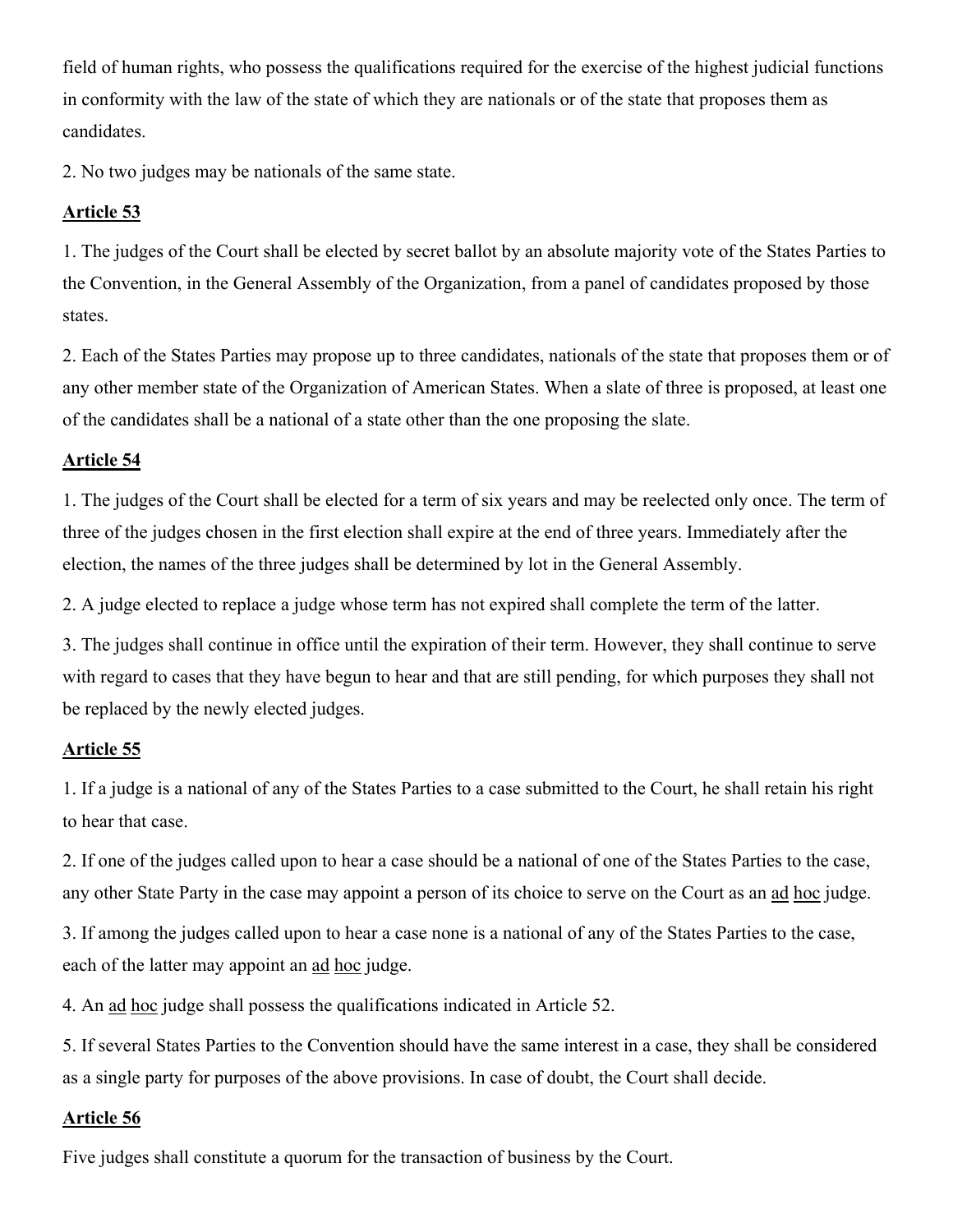### **Article 57**

The Commission shall appear in all cases before the Court.

# **Article 58**

1. The Court shall have its seat at the place determined by the States Parties to the Convention in the General Assembly of the Organization; however, it may convene in the territory of any member state of the Organization of American States when a majority of the Court considers it desirable, and with the prior consent of the state concerned. The seat of the Court may be changed by the States Parties to the Convention in the General Assembly by a two-thirds vote.

2. The Court shall appoint its own Secretary.

3. The Secretary shall have his office at the place where the Court has its seat and shall attend the meetings that the Court may hold away from its seat.

### **Article 59**

The Court shall establish its Secretariat, which shall function under the direction of the Secretary of the Court, in accordance with the administrative standa rds of the General Secretariat of the Organization in all respects not incompatible with the independence of the Court. The staff of the Court's Secretariat shall be appointed by the Secretary General of the Organization, in consultation with the Secretary of the Court.

### **Article 60**

The Court shall draw up its Statute which it shall submit to the General Assembly for approval. It shall adopt its own Rules of Procedure.

### **Section 2. Jurisdiction and Functions**

# **Article 61**

1. Only the States Parties and the Commission shall have the right to submit a case to the Court.

2. In order for the Court to hear a case, it is necessary that the procedures set forth in Articles 48 and 50 shall have been completed.

# **Article 62**

1. A State Party may, upon depositing its instrument of ratification or adherence to this Convention, or at any subsequent time, declare that it recognizes as binding, ipso facto, and not requiring special agreement, the jurisdiction of the Court on all matters relating to the interpretation or application of this Convention.

thereof to the other member states of the Organization and to the Secretary of the Court. 2. Such declaration may be made unconditionally, on the condition of reciprocity, for a specified period, or for specific cases. It shall be presented to the Secretary General of the Organization, who shall transmit copies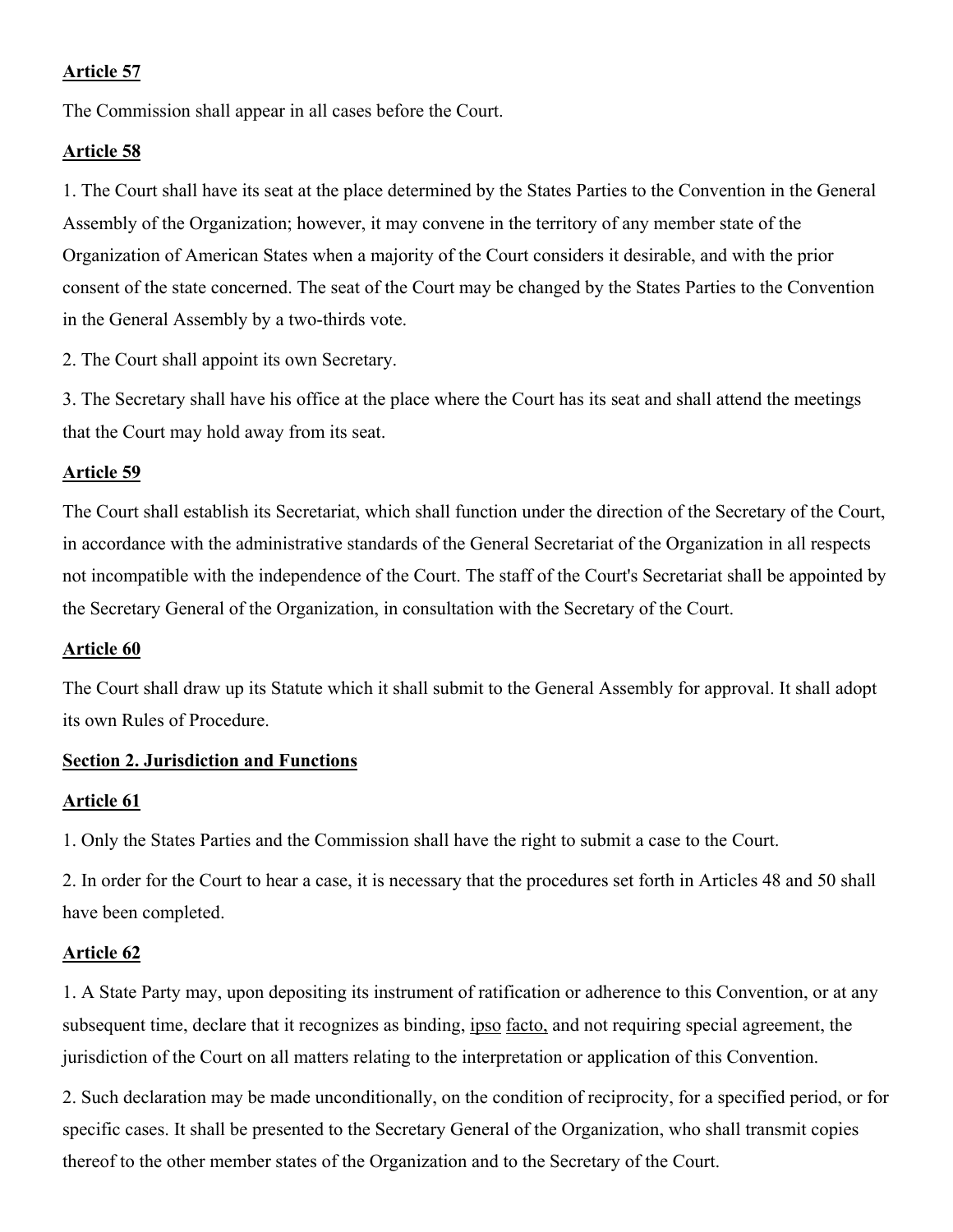3. The jurisdiction of the Court shall comprise all cases concerning the interpretation and application of the have recognized such jurisdiction, whether by special declaration pursuant to the preceding paragraphs, or by provisions of this Convention that are submitted to it, provided that the States Parties to the case recognize or a special agreement.

#### **Article 63**

1. If the Court finds that there has been a violation of a right or freedom protected by this Convention, the Court shall rule that the injured party be ensured the enjoyment of his right or freedom that was violated. It shall also rule, if appropriate, that the consequences of the measure or situation that constituted the breach of such right or freedom be remedied and that fair compensation be paid to the injured party.

2. In cases of extreme gravity and urgency, and when necessary to avoid irreparable damage to persons, the Court shall adopt such provisional measures as it deems pertinent in matters it has under consideration. With respect to a case not yet submitted to the Court, it may act at the request of the Commission.

#### **Article 64**

1. The member states of the Organization may consult the Court regarding the interpretation of this Convention or of other treaties concerning the protection of human rights in the American states. Within their spheres of competence, the organs listed in Chapter X of the Charter of the Organization of American States, as amended by the Protocol of Buenos Aires, may in like manner consult the Court.

2. The Court, at the request of a member state of the Organization, may provide that state with opinions regarding the compatibility of any of its domestic laws with the aforesaid international instruments.

#### **Article 65**

To each regular session of the General Assembly of the Organization of American States the Court shall submit, for the Assembly's consideration, a report on its work during the previous year. It shall specify, in recommendations. particular, the cases in which a state has not complied with its judgments, making any pertinent

#### **Section 3. Procedure**

#### **Article 66**

1. Reasons shall be given for the judgment of the Court.

2. If the judgment does not represent in whole or in part the unanimous opinion of the judges, any judge shall be entitled to have his dissenting or separate opinion attached to the judgment.

#### **Article 67**

The judgment of the Court shall be final and not subject to appeal. In case of disagreement as to the meaning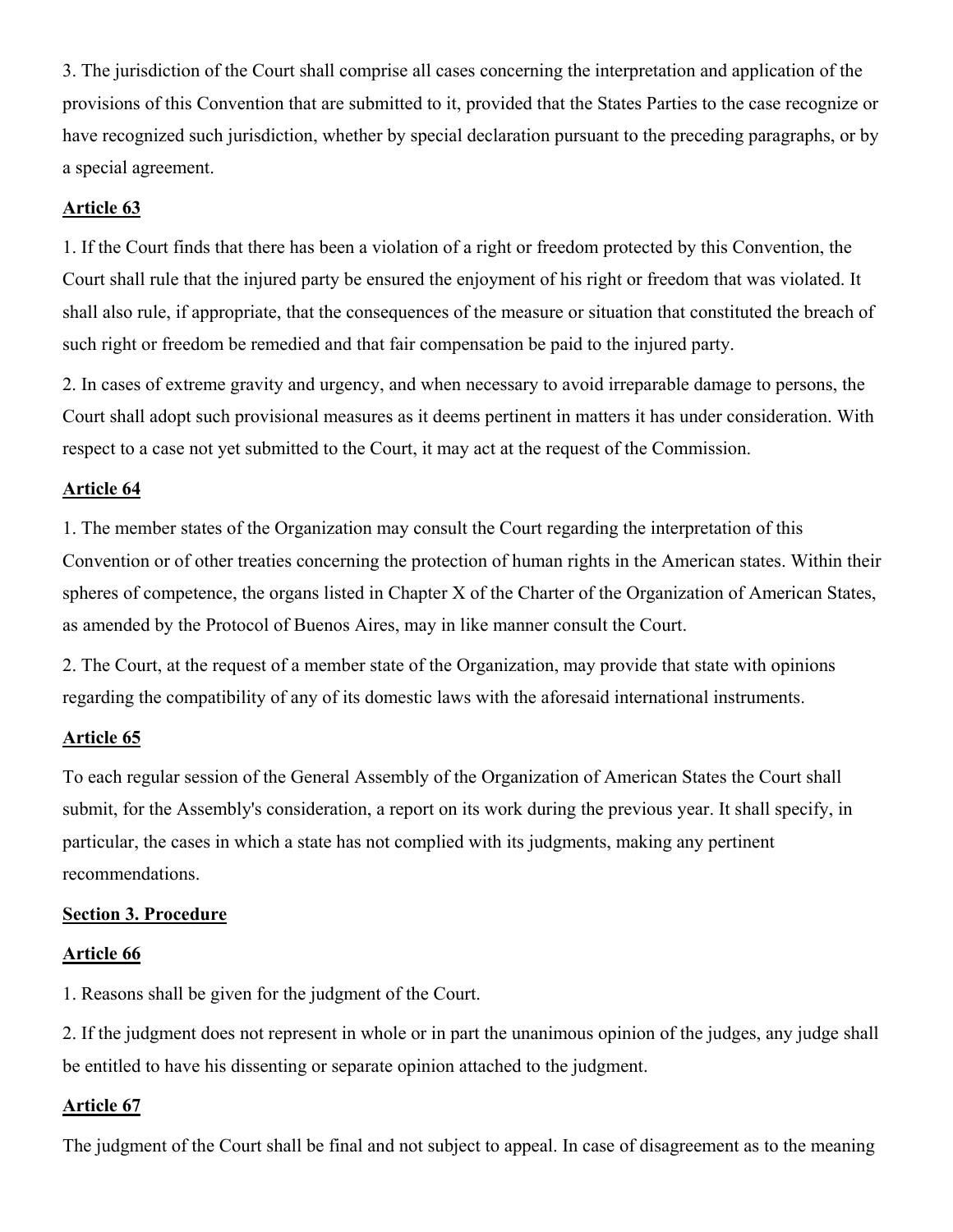or scope of the judgment, the Court shall interpret it at the request of any of the parties, provided the request is made within ninety days from the date of notification of the judgment.

### **Article 68**

1. The States Parties to the Convention undertake to comply with the judgment of the Court in any case to which they are parties.

2. That part of a judgment that stipulates compensatory damages may be executed in the country concerned in accordance with domestic procedure governing the execution of judgments against the state.

### **Article 69**

The parties to the case shall be notified of the judgment of the Court and it shall be transmitted to the States Parties to the Convention.

# **CHAPTER IX - COMMON PROVISIONS**

### **Article 70**

1. The judges of the Court and the members of the Commission shall enjoy, from the moment of their electio n and throughout their term o f office, the immunities extended to diplomatic agents in accordance with international law. During the exercise of their official function they shall, in addition, enjoy the diplomatic privileges necessary for the performance of their duties.

2. At no time shall the judges of the Court or the members of the Commission be held liable for any decisions or opinions issued in the exercise of their functions.

# **Article 71**

The position of judge of the Court or member of the Commission is incompatible with any other activity that might affect the independence or impartiality of such judge or member, as determined in the respective statutes.

# **Article 72**

The judges of the Court and the members of the Commission shall receive emoluments and travel allowances in the form and under the conditions set forth in their statutes, with due regard for the importance and independence of their office. Such emoluments and travel allowances shall be determined in the budget of the Organization of American States, which shall also include the expenses of the Court and its Secretariat. To this end, the Court shall draw up its own budget and submit it for approval to the General Assembly through the General Secretariat. The latter may not introduce any changes in it.

### **Article 73**

The General Assembly may, only at the request of the Commission or the Court, as the case may be,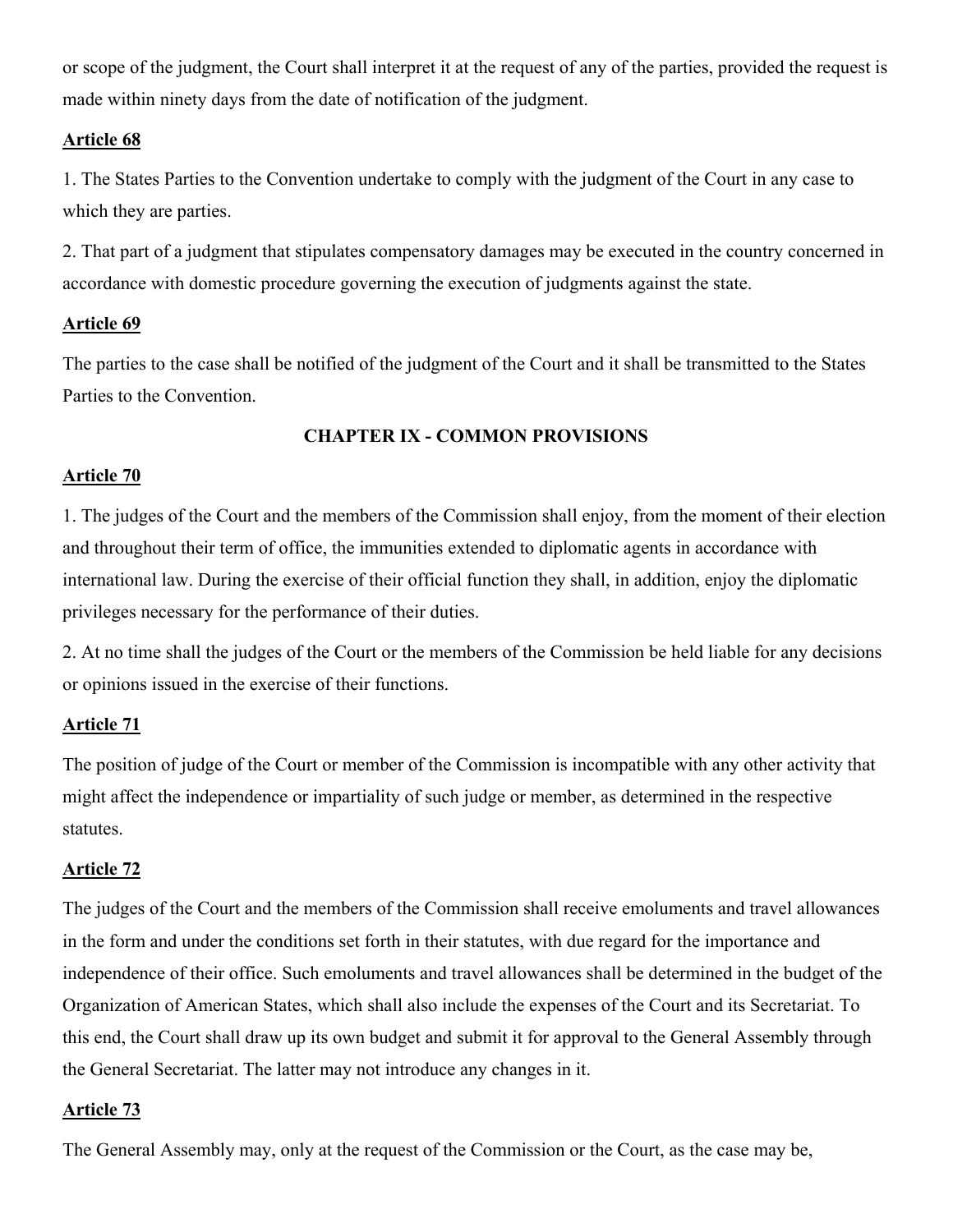determine sanctions to be applied against members of the Commission or judges of the Court when there are justifiable grounds for such action as set forth in the respective statutes. A vote of a two-thirds majority of the member states of the Organization shall be required for a decision in the case of members of the Commission and, in the case of judges of the Court, a two-thirds majority vote of the States Parties to the Convention shall also be required.

#### **PART III - GENERAL AND TRANSITORY PROVISIONS**

# **CHAPTER X - SIGNATURE, RATIFICATION, RESERVATIONS, AMENDMENTS, PROTOCOLS, AND DENUNCIATION**

#### **Article 74**

1. This Convention shall be open for signature and ratification by or adherence of any member state of the Organization of American States.

2. Ratification of or adherence to this Convention shall be made by the deposit of an instrument of ratification or adherence with the General Secretariat of the Organization of American States. As soon as eleven states respect to any state that ratifies or adheres thereafter, the Convention shall enter into force on the date of the have deposited their instruments of ratification or adherence, the Convention shall enter into force. With deposit of its instrument of ratification or adherence.

3. The Secretary General shall inform all member states of the Organization of the entry into force of the **Convention** 

#### **Article 75**

This Convention shall be subject to reservations only in conformity with the provisions of the Vienna Convention on the Law of Treaties signed on May 23, 1969.

#### **Article 76**

1. Proposals to amend this Convention may be submitted to the General Assembly for the action it deems appropriate by any State Party directly, and by the Commission or the Court through the Secretary General.

2. Amendments shall enter into force for the States ratifying them on the date when two-thirds of the States Parties to this Convention have deposited their respective instruments of ratification. With respect to the other States Parties, the amendments shall enter into force on the dates on which they deposit their respective instruments of ratification.

#### **Article 77**

1. In accordance with Article 31, any State Party and the Commission may submit proposed protocols to this Convention for consideration by the States Parties at the General Assembly with a view to gradually including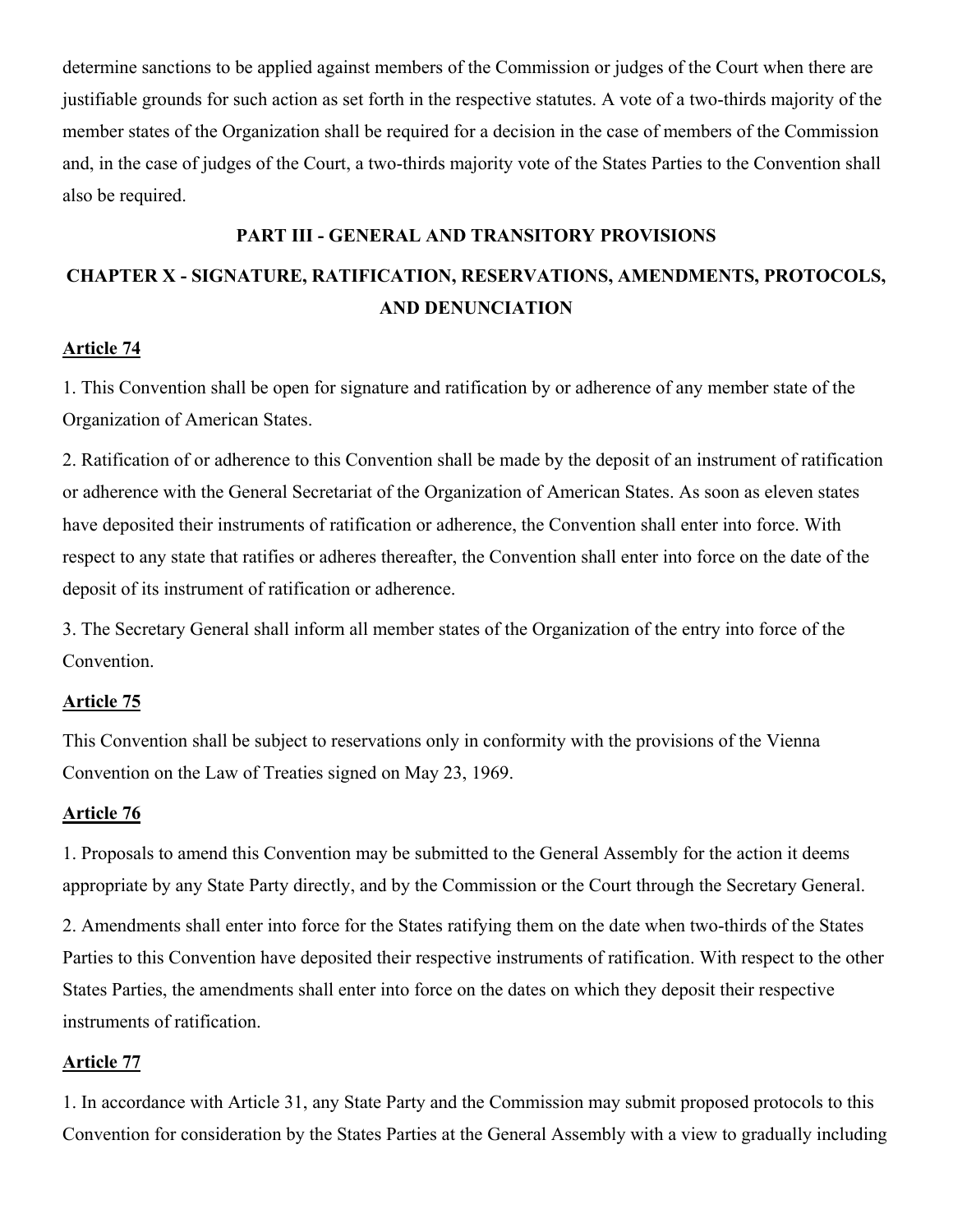other rights and freedoms within its system of protection.

2. Each protocol shall determine the manner of its entry into force and shall be applied only among the States Parties to it.

### **Article 78**

1. The States Parties may denounce this Convention at the expiration of a five-year period from the date of its addressed to the Secretary General of the Organization, who shall inform the other States Parties. entry into force and by means of notice given one year in advance. Notice of the denunciation shall be

2. Such a denunciation shall not have the effect of releasing the State Party concerned from the obligations contained in this Convention with respect to any act that may constitute a violation of those obligations and that has been taken by that state prior to the effective date of denunciation.

### **CHAPTER XI - TRANSITORY PROVISIONS**

#### **Section 1. Inter-American Commission on Human Rights**

#### **Article 79**

Upon the entry into force of this Convention, the Secretary General shall, in writing, request each member state of the Organization to present, within ninety days, its candidates for membership on the Inter-American Commission on Human Rights. The Secretary General shall prepare a list in alphabetical order of the candidates presented, and transmit it to the member states of the Organization at least thirty days prior to the next session of the General Assembly.

### **Article 80**

The members of the Commission shall be elected by secret ballot of the General Assembly from the lis t of candidates referred to in Article 79. The candidates who obtain the largest number of votes and an absolute majority of the votes of the representati ves of the member states shall be declared elected. Should it become necessary to have several ballots in order to elect all the members of the Commission, the candidates who receive the smallest number of votes shall be eliminated successively, in the manner determined by the General Assembly.

### **Section 2. Inter-American Court of Human Rights**

#### **Article 81**

Upon the entry into force of this Convention, the Secretary General shall, in writing, request each State P arty to present, within nin ety days, its candidates for membership on the Inter-American Court of Human Rights. The Secretary General shall prepare a list in alphabetical order of the candidates presented and transmit it to the States Parties at least thirty days prior to the next session of the General Assembly.